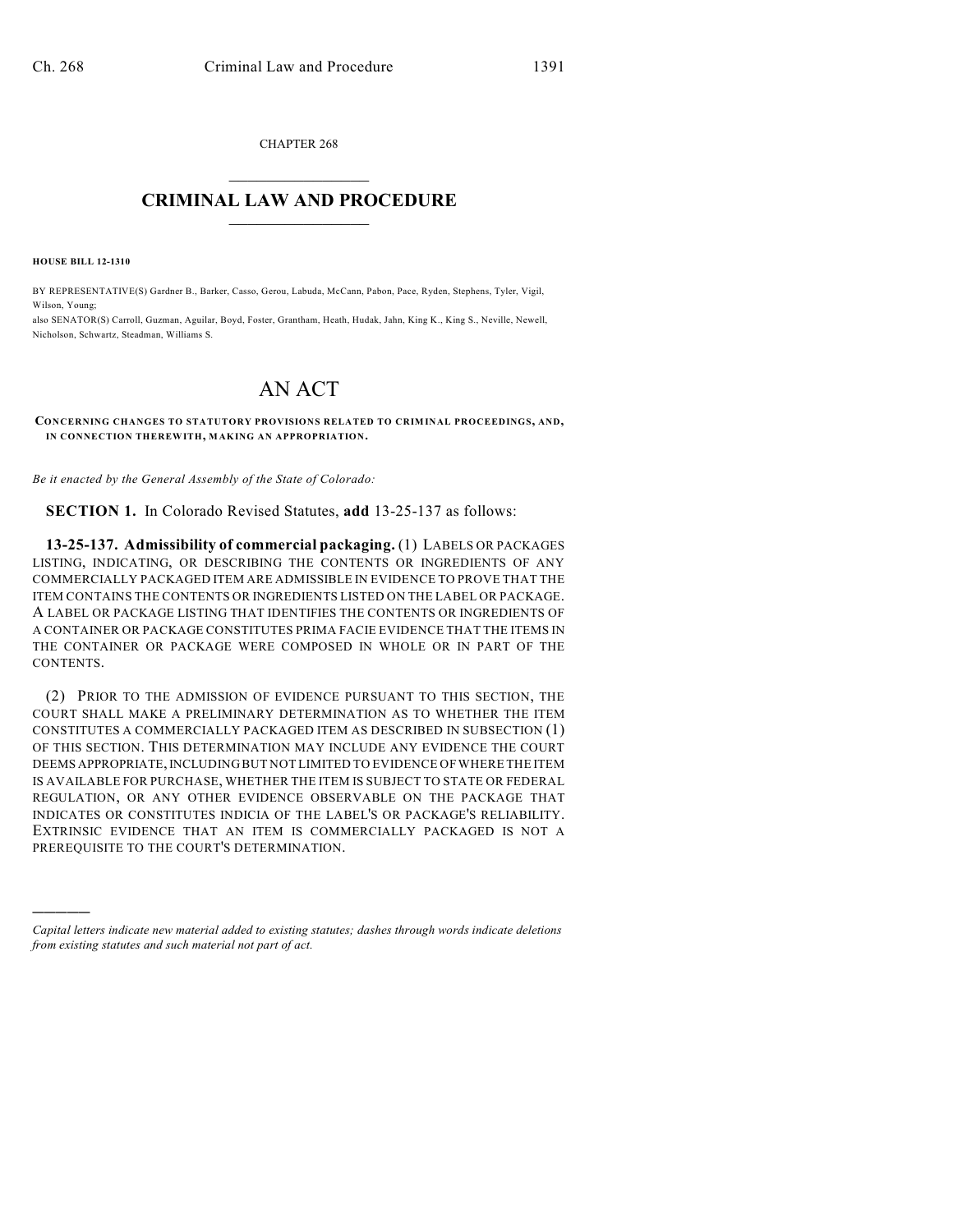**SECTION 2.** In Colorado Revised Statutes, 13-54-104, **add** (1) (b) (V) as follows:

**13-54-104. Restrictions on garnishment and levy under execution or attachment.** (1) As used in this section, unless the context otherwise requires:

(b) (V) FOR THE PURPOSES OF ATTACHMENTS OF EARNINGS OR WRITS OF GARNISHMENT THAT ARE THE RESULT OF A JUDGMENT TAKEN FOR COURT ASSESSMENTS INCLUDING FINES, FEES, COSTS, RESTITUTION, AND SURCHARGES PURSUANT TO SECTION 16-11-101.6 OR SECTION 16-18.5-105, C.R.S., "EARNINGS" ALSO MEANS THOSE ENUMERATED UNDER SUBPARAGRAPH (I) OF THIS PARAGRAPH (b).

**SECTION 3.** In Colorado Revised Statutes, 13-54.5-101, **add** (2) (e) as follows:

**13-54.5-101. Definitions.** As used in this article, unless the context otherwise requires:

(2) (e) FOR THE PURPOSES OF ATTACHMENTS OF EARNINGS OR WRITS OF GARNISHMENT THAT ARE THE RESULT OF A JUDGMENT TAKEN FOR COURT ASSESSMENTS INCLUDING FINES, FEES, COSTS, RESTITUTION, AND SURCHARGES PURSUANT TO SECTION 16-11-101.6 OR SECTION 16-18.5-105, C.R.S., "EARNINGS" ALSO MEANS THOSE ENUMERATED UNDER PARAGRAPH (a) OF THIS SUBSECTION (2).

**SECTION 4.** In Colorado Revised Statutes, 16-4-105, **amend** (3) (e) and (3) (f) as follows:

**16-4-105. Selection by judge of the amount of bail and type of bond criteria.** (3) (e) Commencing November 1, 2000 JULY 1, 2012, each pretrial services program established pursuant to this subsection (3) shall provide an annual report to the state judicial department no later than November 1 of each year, regardless of whether the program existed prior to May 31, 1991. The judicial department shall present an annual combined report to the house and senate judiciary committees, OR ANY SUCCESSOR COMMITTEES, of the general assembly. The report TO THE JUDICIAL DEPARTMENT shall include, but is not limited to, the following information:

(I) The number of interviews conducted with defendants, THE TOTAL NUMBER OF PRETRIAL ASSESSMENTS PERFORMED BY THE PROGRAM AND SUBMITTED TO THE COURT;

(II) The number and nature of recommendations made THE TOTAL NUMBER OF CLOSED CASES BY THE PROGRAM IN WHICH THE DEFENDANT WAS RELEASED FROM CUSTODY AND SUPERVISED BY THE PROGRAM;

(III) The number of defendants under pretrial release supervision who failed to appear; and THE TOTAL NUMBER OF CLOSED CASES IN WHICH THE DEFENDANT WAS RELEASED FROM CUSTODY, WAS SUPERVISED BY THE PROGRAM, AND, WHILE UNDER SUPERVISION, APPEARED FOR ALL SCHEDULED COURT APPEARANCES ON THE CASE;

(IV) THE TOTAL NUMBER OF CLOSED CASES IN WHICH THE DEFENDANT WAS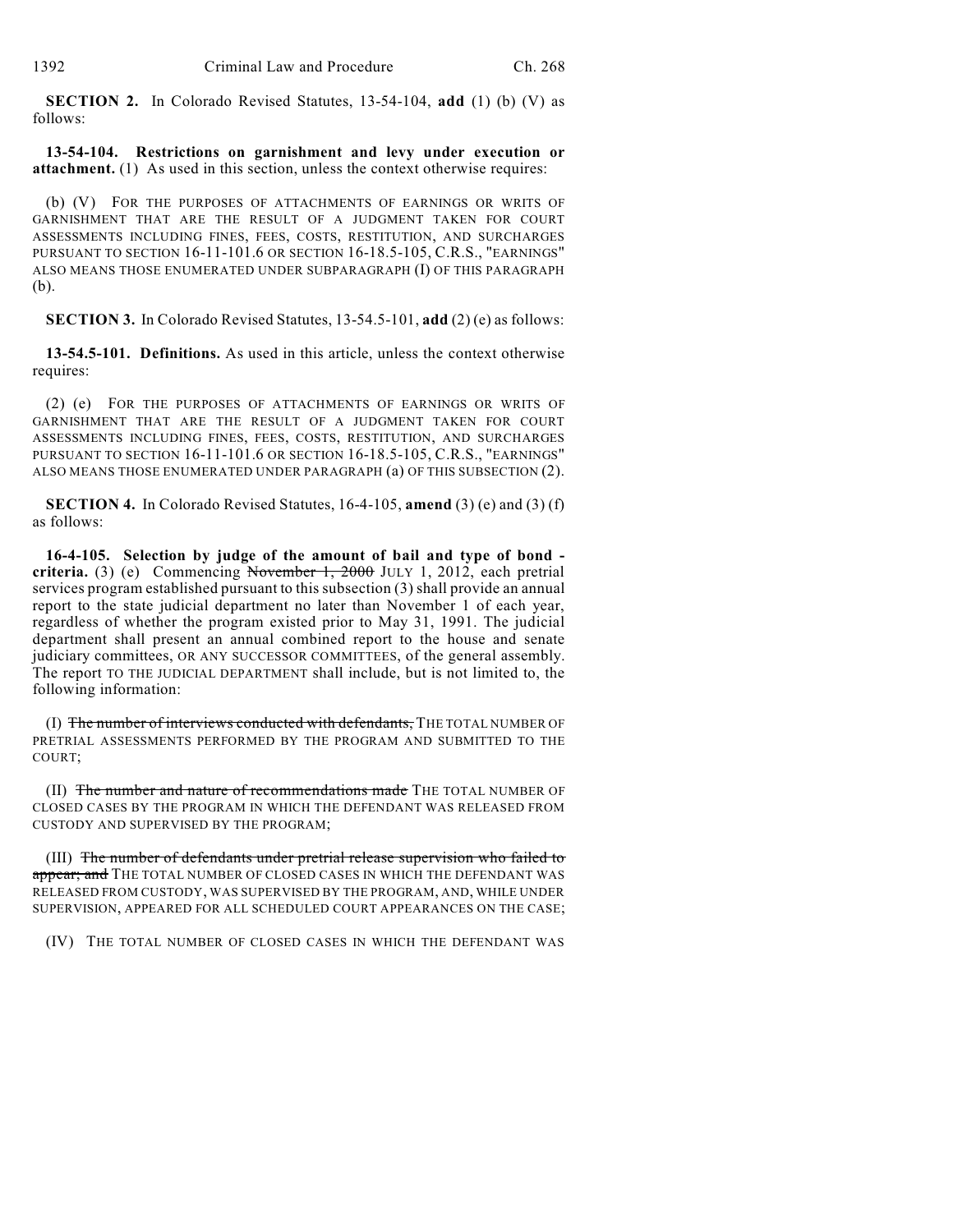RELEASED FROM CUSTODY, WAS SUPERVISED BY THE PROGRAM, AND WAS NOT CHARGED WITH A NEW CRIMINAL OFFENSE THAT WAS ALLEGED TO HAVE OCCURRED WHILE UNDER SUPERVISION AND THAT CARRIED THE POSSIBILITY OF A SENTENCE TO JAIL OR IMPRISONMENT;

(V) THE TOTAL NUMBER OF CLOSED CASES IN WHICH THE DEFENDANT WAS RELEASED FROM CUSTODY AND WAS SUPERVISED BY THE PROGRAM, AND THE DEFENDANT'S BOND WAS NOT REVOKED BY THE COURT DUE TO A VIOLATION OF ANY OTHER TERMS AND CONDITIONS OF SUPERVISION; AND

(IV) (VI) Any additional information the state judicial department may request.

(f) Any pretrial services program established pursuant to this subsection  $(3)$  shall not be eligible for further program funding if the program has failed to provide the reports required in paragraph (e) of this subsection (3). FOR THE REPORTS REQUIRED IN PARAGRAPH (e) OF THIS SUBSECTION (3), THE PRETRIAL SERVICES PROGRAM SHALL INCLUDE INFORMATION DETAILING THE NUMBER OF PERSONS RELEASED ON A COMMERCIAL SURETY BOND IN ADDITION TO PRETRIAL SUPERVISION, THE NUMBER OF PERSONS RELEASED ON A CASH, PRIVATE SURETY, OR PROPERTY BOND IN ADDITION TO PRETRIAL SUPERVISION, AND THE NUMBER OF PERSONS RELEASED ON ANY FORM OF A PERSONAL RECOGNIZANCE BOND IN ADDITION TO PRETRIAL SUPERVISION.

**SECTION 5.** In Colorado Revised Statutes, 16-4-201, **amend** (1) (c) as follows:

**16-4-201. Bail after conviction.** (1) (c)  $N\sigma$  Bond shall NOT be continued in effect following a plea of guilty or of nolo contendere or following conviction unless the written consents of the sureties, if any, are filed of record. No WITH THE COURT. IN THE INITIAL BOND DOCUMENTS FILED WITH THE COURT, A SURETY SHALL INDICATE, IN WRITING AND AT THE TIME OF THE POSTING OF BOND, IF THE SURETY CONSENTS TO THE CONTINUANCE OF THE BOND THROUGH SENTENCING OF THE DEFENDANT. IF THE SURETY DOES NOT PROVIDE WRITTEN CONSENT AT THE TIME OF THE INITIAL POSTING OF BOND, THE SURETY MAY PROVIDE WRITTEN CONSENT AT THE TIME OF THE PLEA OF GUILTY OR NOLO CONTENDERE OR WITHIN A REASONABLE TIME THEREAFTER AS DETERMINED BY THE COURT. A court shall NOT require the posting of any form of bond that allows for the continuance of said bond after a plea of guilty or of nolo contendere or following conviction without the filing of record of WITH THE COURT THE written consents of the sureties, if any.

**SECTION 6.** In Colorado Revised Statutes, 16-5-204, **amend** (4) (a) as follows:

**16-5-204. Witnesses before a grand jury - procedure.** (4) (a) At the option of the prosecuting attorney, a grand jury subpoena may contain an advisement of rights. If the prosecuting attorney determines that an advisement is necessary, the grand jury subpoena shall contain the following advisement prominently displayed on the front of the subpoena:

#### NOTICE

(I) You have the right to retain an attorney to represent you and to advise you regarding your grand jury appearance.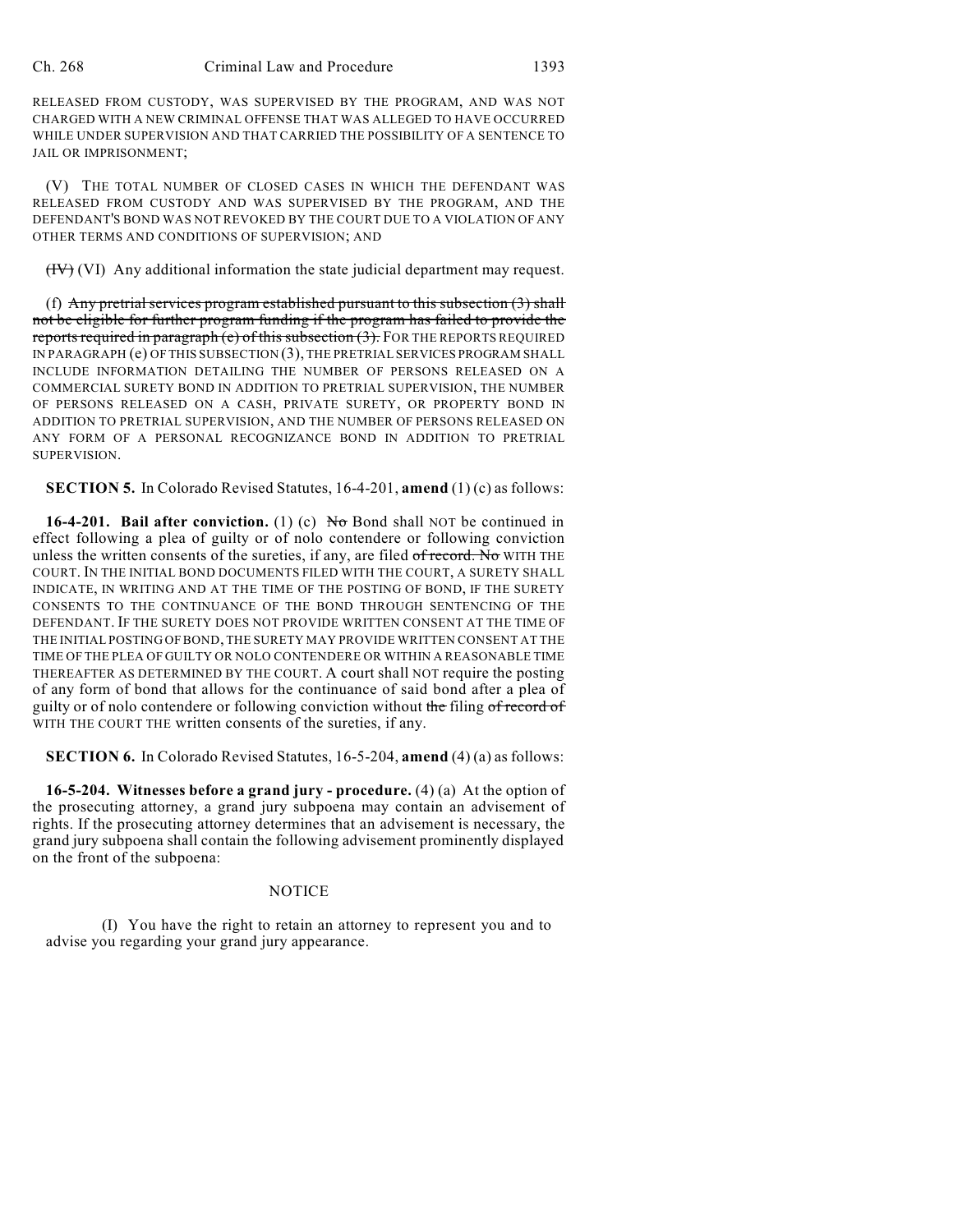(II) Anything you say to the grand jury may be used against you in a court of law.

(III) You have the right to refuse to answer questions if you feel the answers would tend to incriminate you or to implicate you in any illegal activity.

(IV) If you cannot afford or obtain an attorney, you may consult with the public defender's office, or YOU MAY request the court to appoint an attorney to CONSULT WITH OR represent you.

**SECTION 7.** In Colorado Revised Statutes, **amend** 16-10-105 as follows:

**16-10-105. Alternate jurors.** The court may direct that a sufficient number of jurors in addition to the regular jury be called and impaneled to sit as alternate jurors. Alternate jurors in the order in which they are called shall replace jurors who, prior to the time the jury retires to consider its verdict, become unable or disqualified to perform their duties. Alternate jurors shall be drawn in the same manner, shall have the same qualifications, shall be subject to the same examination and challenges, shall take the same oath, and shall have the same functions, powers, facilities, and privileges as the regular jurors. An alternate juror shall be discharged when the jury retires to consider its verdict or at such time as determined by the court. When alternate jurors are impaneled, each side is entitled to one peremptory challenge in addition to those otherwise allowed by law. IN A CASE IN WHICH A CLASS  $1, 2$ , OR 3 FELONY, AS DESCRIBED IN SECTION  $18-1.3-401$  (1) (a) (IV) AND (1) (a) (V), C.R.S., IS CHARGED AND IN ANY CASE IN WHICH A FELONY LISTED IN SECTION 24-4.1-302 (1), C.R.S., IS CHARGED, THE COURT SHALL IMPANEL AT LEAST ONE JUROR TO SIT AS AN ALTERNATE IF REQUESTED BY ANY PARTY.

**SECTION 8.** In Colorado Revised Statutes, 16-11-101.6, **amend** (4) as follows:

**16-11-101.6. Collection of fines and fees - methods - charges - judicial collection enhancement fund.** (4) (a) On past due orders, the court may, ON ITS OWN MOTION OR THROUGH THE USE OF A COLLECTIONS INVESTIGATOR, direct that a certain portion of a defendant's earnings, not to exceed fifty percent, be withheld and applied to any unpaid fines or fees, if such an order does not adversely impact the defendant's ability to comply with other orders of the court. An attachment of earnings under this section may be modified to a lesser or greater amount based upon changes in a defendant's circumstances as long as the amount withheld does not exceed fifty percent and may be suspended or cancelled at the court's discretion. For purposes of this section, "earnings" shall have the same meaning as set forth in section 13-54.5-101 (2), C.R.S., and shall include profits.

(b) AN ATTACHMENT OF EARNINGS OR A WRIT OF GARNISHMENT TO COLLECT JUDGMENTS FROM A GARNISHEE'S EARNINGS FOR COURT ASSESSMENTS, INCLUDING FINES, FEES, COSTS, RESTITUTION, AND SURCHARGES PURSUANT TO THIS SECTION OR SECTION 16-18.5-105:

(I) HAS PRIORITY OVER ANY OTHER GARNISHMENT, LIEN, OR INCOME ASSIGNMENT EXCEPT FOR A WRIT FOR ARREARAGES FOR CHILD SUPPORT, FOR MAINTENANCE WHEN COMBINED WITH CHILD SUPPORT, FOR CHILD SUPPORT DEBTS, OR FOR MAINTENANCE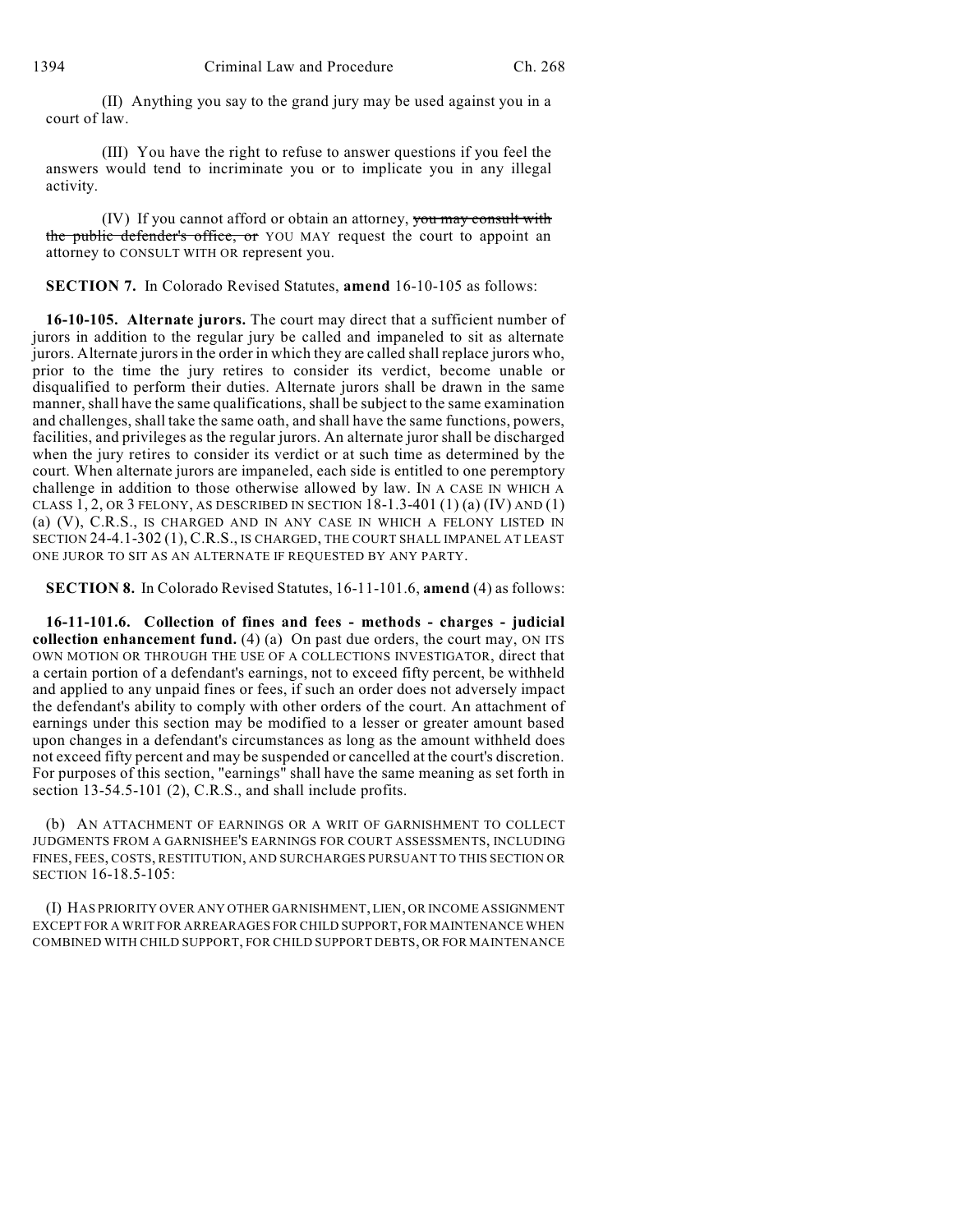OR A WRIT PREVIOUSLY SERVED ON THE SAME GARNISHEE PURSUANT TO THIS SECTION; AND

(II) SHALL REQUIRE THE GARNISHEE TO WITHHOLD, PURSUANT TO SECTION 13-54-104 (3), C.R.S., THE PORTION OF EARNINGS SUBJECT TO GARNISHMENT AT EACH SUCCEEDING EARNINGS DISBURSEMENT INTERVAL UNTIL THE JUDGMENT IS SATISFIED OR THE GARNISHMENT IS RELEASED BY THE COURT OR IN WRITING BY THE JUDGMENT CREDITOR.

**SECTION 9.** In Colorado Revised Statutes, 16-11-102, **amend** (1) (b) as follows:

**16-11-102. Presentence or probation investigation.** (1) (b) Each presentence report prepared regarding a sex offender, as defined in section 16-11.7-102 (2), with respect to any offense committed on or after January 1, 1996, shall contain the results of an evaluation and identification conducted pursuant to article 11.7 of this title; EXCEPT THAT, IF THE OFFENSE IS A MISDEMEANOR PURSUANT TO TITLE 42, C.R.S., OR THE HISTORY OF SEX-OFFENDING BEHAVIOR WAS A MISDEMEANOR SEX OFFENSE COMMITTED WHEN THE DEFENDANT WAS A JUVENILE, AN EVALUATION AND IDENTIFICATION CONDUCTED PURSUANT TO ARTICLE 11.7 OF THIS TITLE IS NOT REQUIRED BUT MAY BE ORDERED BY THE COURT. In addition, the presentence report shall include, when appropriate as provided in section 18-3-414.5, C.R.S., the results of the risk assessment screening instrument developed pursuant to section 16-11.7-103 (4) (d). Notwithstanding the provisions ofsubsection (4) of this section, a presentence report shall be prepared for each person convicted as a sex offender, and the court may not dispense with the presentence evaluation, risk assessment, and report unless such a report AN EVALUATION AND RISK ASSESSMENT has been completed within the last six months TWO YEARS and there has been no material change that would affect the report EVALUATION AND RISK ASSESSMENT in the past six months TWO YEARS.

**SECTION 10.** In Colorado Revised Statutes, 16-18.5-105, **amend** (3) (b) as follows:

**16-18.5-105. Monitoring - default - penalties.** (3) Whenever a defendant fails to make a payment of restitution within five days after the date that the payment is due pursuant to a payment schedule established pursuant to this article, in addition to any other remedy, the collections investigator may:

(b) Request that the clerk of the court Issue an attachment of earnings requiring that a certain portion of a defendant's earnings, not to exceed fifty percent, be withheld and applied to any unpaid restitution, if such an attachment does not adversely impact the defendant's ability to comply with other orders of the court. An attachment of earnings under this paragraph (b) may be modified to a lesser or greater amount based upon changes in a defendant's circumstances as long as the amount withheld does not exceed fifty percent and may be suspended or cancelled at the court's discretion. An attachment of earningsissued pursuant to this paragraph (b) shall be enforceable in the same manner as a garnishment in a civil action. For purposes of this section, "earnings" shall have the same meaning as set forth for any type of garnishment in section 13-54.5-101, C.R.S., and shall include profits.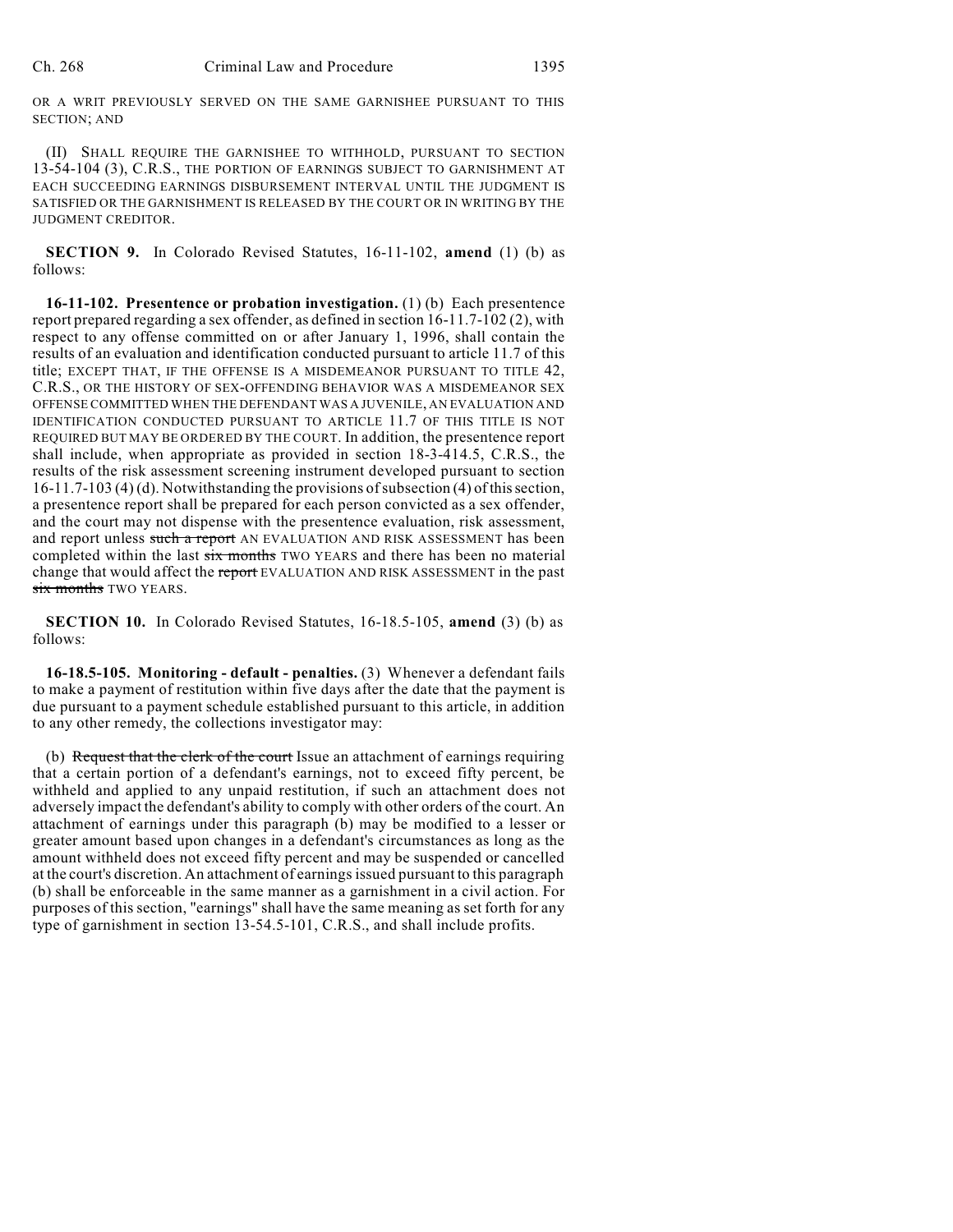**SECTION 11.** In Colorado Revised Statutes, 18-1.3-102, **amend** (1) as follows:

**18-1.3-102. Deferred sentencing of defendant.** (1) (a) In any case in which the defendant has entered a plea of guilty, the court accepting the plea has the power, with the written consent of the defendant and his or her attorney of record and the district attorney, to continue the case FOR THE PURPOSE OF ENTERING JUDGMENT AND SENTENCE UPON THE PLEA OF GUILTY for a period not to exceed four years FOR A FELONY OR TWO YEARS FOR A MISDEMEANOR OR PETTY OFFENSE OR TRAFFIC OFFENSE. THE PERIOD SHALL BEGIN TO RUN from the date of entry of a plea to a felony or two years from the date of entry of a plea to a misdemeanor, or petty offense, or traffic offense. for the purpose of entering judgment and sentence upon such plea of guilty; THAT THE COURT CONTINUES THE CASE.

(b) except that such THE period may be extended for an additional time:

(I) Up to one hundred eighty days if the failure to pay restitution is the sole condition of supervision which has not been fulfilled, because of inability to pay, and the defendant has shown a future ability to pay. During such time, the court may place the defendant under the supervision of the probation department; OR

(II) UP TO TWO YEARS IF THE DEFERRED JUDGMENT IS FOR AN OFFENSE LISTED IN SECTION 16-11.7-102 (3), C.R.S., GOOD CAUSE IS SHOWN, AND THE DISTRICT ATTORNEY AND DEFENDANT CONSENT TO THE EXTENSION.

**SECTION 12.** In Colorado Revised Statutes, 18-1.3-201, **add** (5) as follows:

**18-1.3-201. Application for probation.** (5) FOR PURPOSES OF PARAGRAPH (a.5) OF SUBSECTION (2) OF THIS SECTION AND PARAGRAPH (a) OF SUBSECTION (2.5) OF THIS SECTION, "CONVICTION" MEANS A VERDICT OF GUILTY OR THE ENTRY OF A PLEA OF GUILTY OR NOLO CONTENDERE. "CONVICTION" DOES NOT INCLUDE A PLEA TO A DEFERRED JUDGMENT AND SENTENCE PURSUANT TO SECTION 18-1.3-102 UNTIL THE DEFERRED JUDGMENT AND SENTENCE IS REVOKED.

**SECTION 13.** In Colorado Revised Statutes, 18-1.3-204, **amend** (1.5) and (4) as follows:

**18-1.3-204. Conditions of probation - interstate compact probation transfer cash fund - creation.** (1.5) If the defendant is being sentenced to probation as a result of a conviction of a felony offense OR A QUALIFYING MISDEMEANOR OFFENSE PURSUANT TO THE "INTERSTATE COMPACT FOR ADULT OFFENDER SUPERVISION", PART 28 OF ARTICLE 60 OF TITLE 24, C.R.S., a condition of probation shall be that the court shall require the defendant to execute or subscribe a written prior waiver of extradition stating that the defendant consents to extradition to this state and waives all formal proceedings in the event that he or she is arrested in another state while at liberty on such bail bond and acknowledging that he or she shall not be admitted to bail in any other state pending extradition to this state. IF THE OFFENDER IS RETURNED TO THE STATE PURSUANT TO THE "INTERSTATE COMPACT FOR ADULT OFFENDER SUPERVISION", PART 28 OF ARTICLE 60 OF TITLE 24,C.R.S., A COURT MAY NOT IMPOSE THE COST OF THE OFFENDER'S RETURN ON THE OFFENDER.

(4) (a) For good cause shown and after notice to the defendant, the district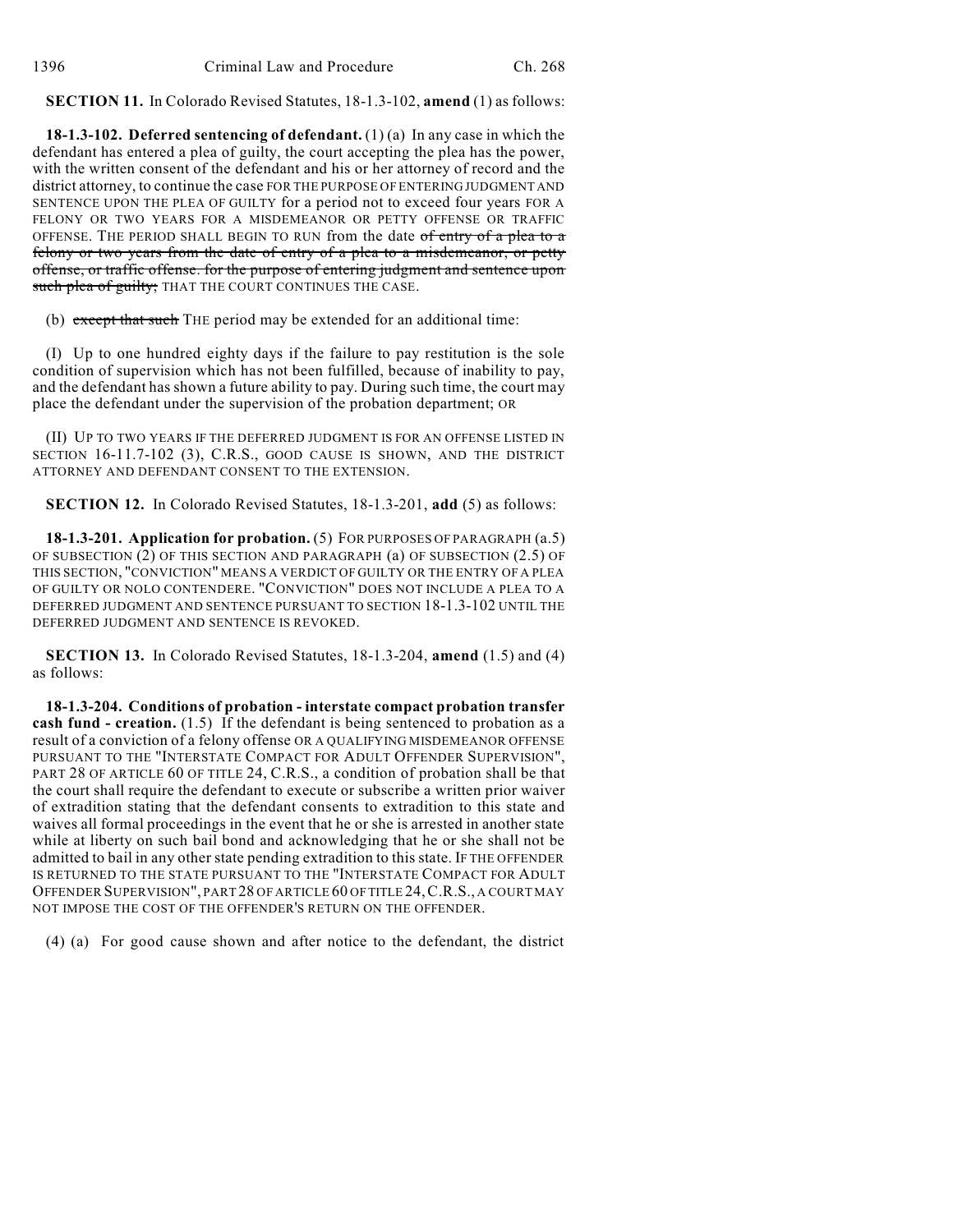attorney, and the probation officer, and after a hearing if the defendant or the district attorney requests it, the judge may reduce or increase the term of probation or alter the conditions or impose new conditions.

(b) (I) IF AN OFFENDER APPLIES TO TRANSFER HIS OR HER PROBATION TO ANOTHER STATE, THE OFFENDER SHALL PAY A FILING FEE OF ONE HUNDRED DOLLARS, UNLESS THE OFFENDER IS INDIGENT.

(II) (A) THE CLERK OF THE COURT SHALL TRANSMIT ALL MONEYS COLLECTED PURSUANT TO THIS PARAGRAPH (b) TO THE STATE TREASURER, WHO SHALL CREDIT THE SAME TO THE INTERSTATE COMPACT PROBATION TRANSFER CASH FUND, WHICH FUND IS HEREBY CREATED AND REFERRED TO IN THIS PARAGRAPH (b) AS THE "FUND". BEGINNING JANUARY 1, 2013, THE MONEYS IN THE FUND ARE SUBJECT TO ANNUAL APPROPRIATION BY THE GENERAL ASSEMBLY TO THE JUDICIAL DEPARTMENT FOR THE DIRECT AND INDIRECT COSTS ASSOCIATED WITH RETURNING PROBATIONERS TO COLORADO. THE STATE TREASURER MAY INVEST ANY MONEYS IN THE FUND NOT EXPENDED FOR THE PURPOSE OF THIS PARAGRAPH (b) AS PROVIDED BY LAW. THE STATE TREASURER SHALL CREDIT ALL INTEREST AND INCOME DERIVED FROM THE INVESTMENT AND DEPOSIT OF MONEYS IN THE FUND TO THE FUND.ANY UNEXPENDED AND UNENCUMBERED MONEYS REMAINING IN THE FUND AT THE END OF A FISCAL YEAR REMAIN IN THE FUND AND SHALL NOT BE CREDITED OR TRANSFERRED TO THE GENERAL FUND OR ANOTHER FUND.

(B) ON OR AFTER JANUARY 1, 2013, A LAW ENFORCEMENT AGENCY MAY SUBMIT TO THE STATE COURT ADMINISTRATOR A REQUEST TO BE REIMBURSED FOR THE COSTS OF RETURNING A PROBATIONER PURSUANT TO THE "INTERSTATE COMPACT FOR ADULT OFFENDER SUPERVISION", PART 28 OF ARTICLE 60 OF TITLE 24, C.R.S., INCURRED ON OR AFTER JANUARY 1, 2013. THE STATE COURT ADMINISTRATOR SHALL, TO THE EXTENT THAT FUNDS ARE AVAILABLE, REIMBURSE REASONABLE COSTS INCURRED BY A LAW ENFORCEMENT AGENCY FOR THE RETURN OF THE PROBATIONER.

**SECTION 14.** In Colorado Revised Statutes, 18-1.3-1004, **repeal**(4) asfollows:

**18-1.3-1004. Indeterminate sentence.** (4) (a) The court may sentence any person pursuant to the provisions of this section if:

(I) The person is convicted of or pleads guilty or nolo contendere to a crime specified in paragraph (b) of this subsection (4); and

(II) An assessment of the person pursuant to section 16-11.7-104, C.R.S., determines that the person is likely to commit one or more of the offenses specified in section  $18-3-414.5$  (1) (a) (II), under the circumstances described in section  $18-3-414.5$  (1) (a) (III).

(b) The provisions of this subsection (4) shall apply to any person who is convicted of or pleads guilty or nolo contendere to any of the following offenses or criminal attempt, conspiracy, or solicitation to commit any of the following offenses:

(I) Trafficking in children, as described in section 18-3-502;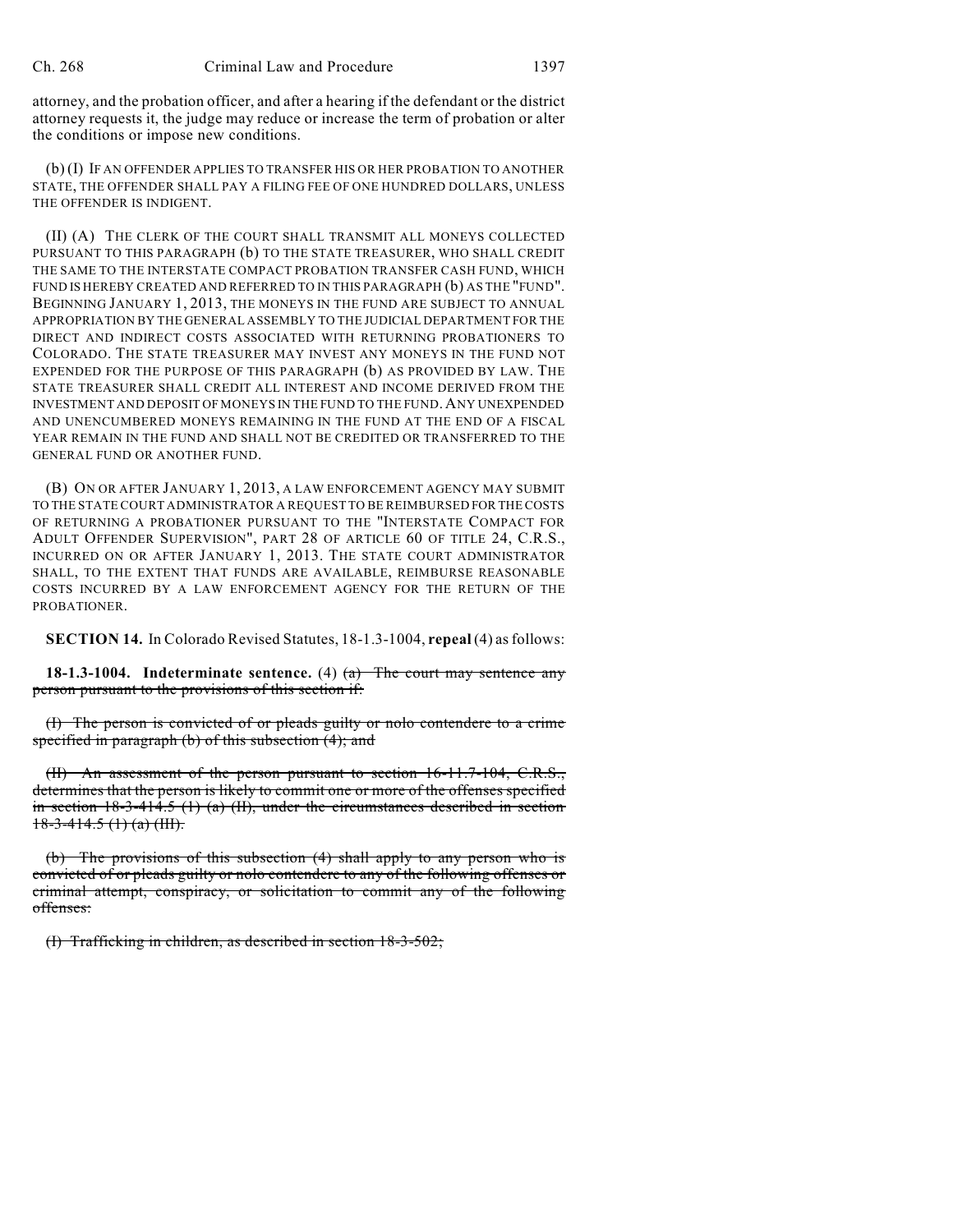(II) Sexual exploitation of children, as described in section 18-6-403;

(III) Procurement of a child for sexual exploitation, as described in section 18-6-404;

(IV) Soliciting for child prostitution, as described in section 18-7-402;

(V) Pandering of a child, as described in section 18-7-403;

(VI) Procurement of a child, as described in section 18-7-403.5;

(VII) Keeping a place of child prostitution, as described in section 18-7-404;

(VIII) Pimping of a child, as described in section 18-7-405;

(IX) Inducement of child prostitution, as described in section 18-7-405.5.

(c) Any person sentenced as a sex offender pursuant to this subsection (4) shall be subject to the provisions of this part 10.

**SECTION 15.** In Colorado Revised Statutes, 18-8-104, **amend** (2) as follows:

**18-8-104. Obstructing a peace officer, firefighter, emergency medical services provider, rescue specialist, or volunteer.** (2) It is no NOT A defense to a prosecution under this section that the peace officer was acting in an illegal manner, if he OR SHE was acting under color of his OR HER official authority. as defined in section 18-8-103 (2) A PEACE OFFICER ACTS "UNDER COLOR OF HIS OR HER OFFICIAL AUTHORITY" IF, IN THE REGULAR COURSE OF ASSIGNED DUTIES, HE OR SHE MAKES A JUDGMENT IN GOOD FAITH BASED ON SURROUNDING FACTS AND CIRCUMSTANCES THAT HE OR SHE MUST ACT TO ENFORCE THE LAW OR PRESERVE THE PEACE.

**SECTION 16.** In Colorado Revised Statutes, 18-13-122, **amend** (10) as follows:

**18-13-122. Illegal possession or consumption of ethyl alcohol by an underage person - definitions - adolescent substance abuse prevention and treatment fund - legislative declaration.** (10) Upon the expiration of one year from the date of a conviction, DISMISSAL, COMPLETION OF DEFERRED JUDGMENT, OR CONCLUSION OF DEFERRED PROSECUTION for a violation of subsection (2) of this section,  $\frac{any}{and}$  THE person convicted of such violation may petition the court in which the conviction was entered ASSIGNED for an order sealing the record of such conviction. The court shall grant such petition if the petitioner has not been arrested for, charged with, or convicted of any felony, misdemeanor, or petty offense during the period of one year following the date of such petitioner's conviction for a violation of subsection (2) of this section.

**SECTION 17.** In Colorado Revised Statutes, 18-21-103, **amend** (3) as follows:

**18-21-103. Source of revenues - allocation of moneys - sex offender surcharge fund - creation.** (3) There is hereby created in the state treasury a sex offender surcharge fund which shall consist of moneys received by the state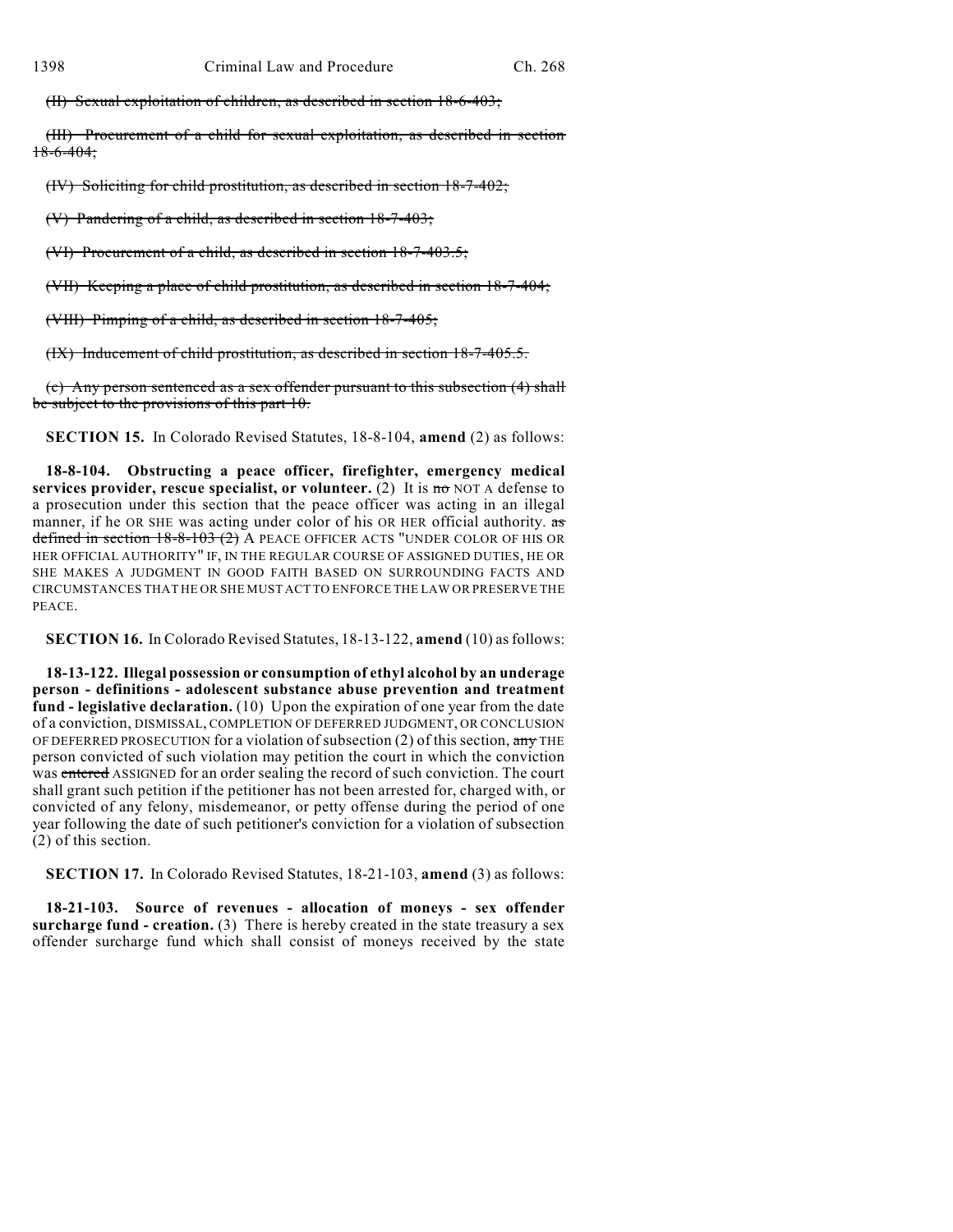treasurer pursuant to paragraph (b) of subsection  $(2)$  of this section. In accordance with section 24-36-114, C.R.S., all interest derived from the deposit and investment of this fund shall be credited to the general fund. THE STATE TREASURER MAY INVEST ANY MONEYS IN THE FUND NOT EXPENDED FOR THE PURPOSE OF THIS SECTION AS PROVIDED BY LAW. THE STATE TREASURER SHALL CREDIT ALL INTEREST AND INCOME DERIVED FROM THE INVESTMENT AND DEPOSIT OF MONEYS IN THE FUND TO THE FUND. Any moneys not appropriated by the general assembly shall remain in the sex offender surcharge fund and shall not be transferred or revert to the general fund of the state at the end of any fiscal year. All moneys in the fund shall be subject to annual appropriation by the general assembly to the judicial department, the department of corrections, the division of criminal justice of the department of public safety, and the department of human services, after consideration of the plan developed pursuant to section 16-11.7-103 (4) (c), C.R.S., to cover the direct and indirect costs associated with the evaluation, identification, and treatment and the continued monitoring of sex offenders.

**SECTION 18.** In Colorado Revised Statutes, 19-2-709, **amend** (1); and **add** (1.5) as follows:

**19-2-709. Deferral of adjudication.** (1) EXCEPT AS OTHERWISE PROVIDED IN SUBSECTION (1.5) OF THIS SECTION, in any case in which the juvenile has agreed with the district attorney to enter a plea of guilty, the court, with the consent of the juvenile and the district attorney, upon accepting the guilty plea AND ENTERING AN ORDER DEFERRING ADJUDICATION, may continue the case for a period not to exceed one year from the date of entry of the plea ORDER DEFERRING ADJUDICATION. The court may continue the case for an additional one-year period for good cause.

(1.5) IN A CASE IN WHICH THE JUVENILE HAS AGREED WITH THE DISTRICT ATTORNEY TO ENTER A PLEA OF GUILTY, RESULTING IN A CONVICTION AS DEFINED IN SECTION 16-22-102 (3), C.R.S., FOR UNLAWFUL SEXUAL BEHAVIOR, AS DEFINED IN SECTION 16-22-102 (9), C.R.S., THE COURT, WITH THE CONSENT OF THE JUVENILE AND DISTRICT ATTORNEY, UPON ACCEPTING THE GUILTY PLEA AND ENTERING AN ORDER DEFERRING ADJUDICATION, MAY CONTINUE THE CASE FOR A PERIOD OF TIME NOT TO EXCEED TWO YEARS FROM THE DATE OF THE ORDER DEFERRING ADJUDICATION. UPON A SHOWING OF GOOD CAUSE, THE COURT MAY CONTINUE THE CASE FOR ADDITIONAL TIME, NOT TO EXCEED FIVE YEARS FROM THE DATE OF THE ORDER DEFERRING ADJUDICATION.

**SECTION 19.** In Colorado Revised Statutes, 19-2-907, **amend** (5) (a) as follows:

**19-2-907. Sentencing schedule - options.** (5) (a) Except as otherwise provided in section 19-2-601 for an aggravated juvenile offender, if the court finds that placement out of the home is necessary and is in the best interests of the juvenile and the community, the court shall place the juvenile, following the criteria established pursuant to section 19-2-212, in the facility or setting that most appropriately meets the needs of the juvenile, the juvenile's family, and the community. In making its decision as to proper placement, the court shall utilize the evaluation for placement prepared pursuant to section 19-1-107 or the evaluation for placement required by section 19-1-115 (8) (e). Any placement recommendation in the evaluation prepared by the county department of social services shall be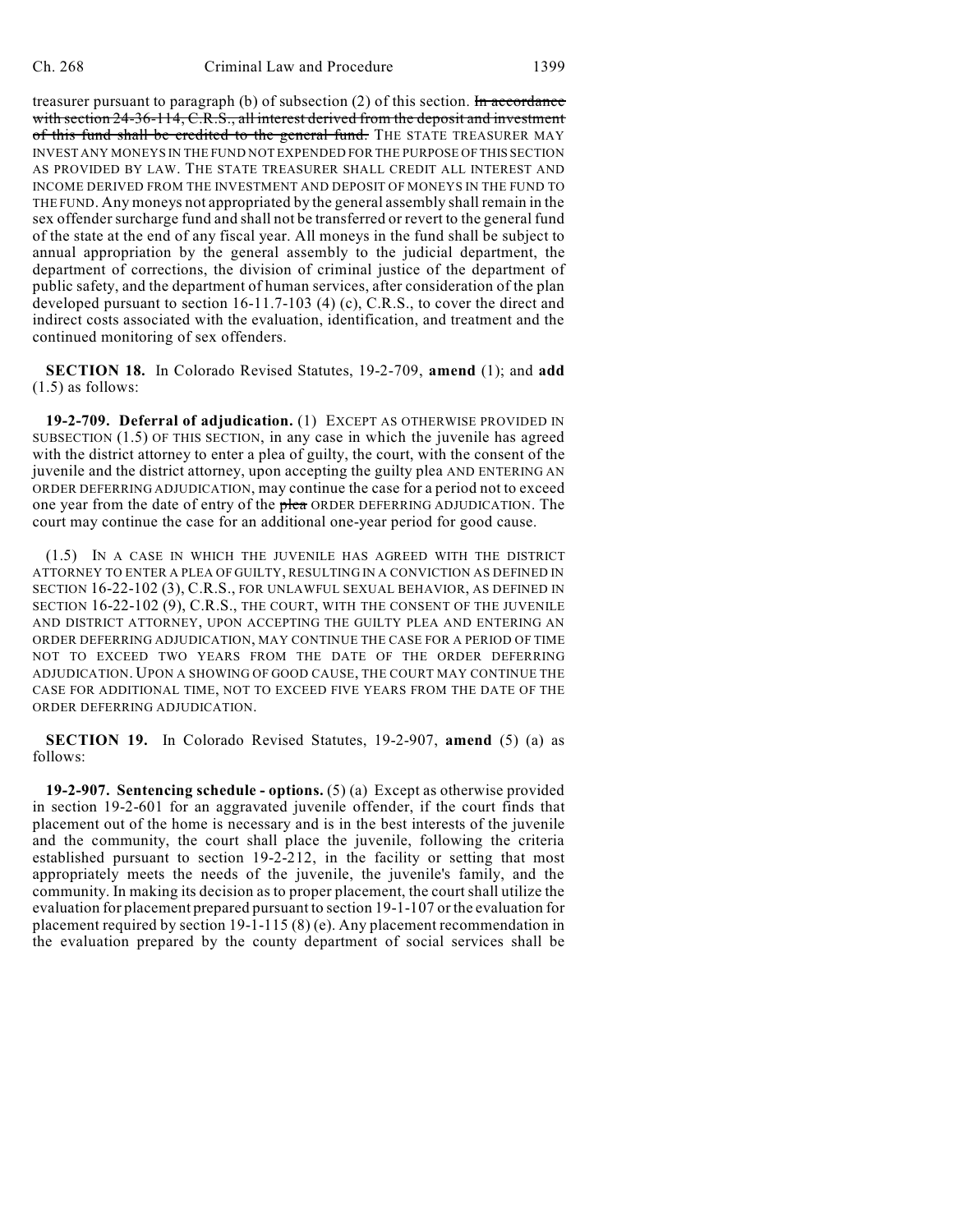accorded great weight as the placement that most appropriately meets the needs of the juvenile, the juvenile's family, and the community. Any deviation from such recommendation shall be supported by specific findings on the record of the case detailing the specific extraordinary circumstances that constitute the reasons for deviations from the placement recommendation of the county department of social services. Such recommendation prepared by the county department of social services shall set forth specific facts and reasons for the placement recommendation. If the evaluation for placement recommends placement in a facility located in Colorado that can provide appropriate treatment and that will accept the juvenile, then the court shall not place the juvenile in a facility outside this state. If the court places the juvenile in a facility located in Colorado other than one recommended by the evaluation for placement, in a facility located outside this state in accordance with the evaluation for placement, or in a facility in which the average monthly cost exceeds the amount established by the general assembly in the general appropriation bill, it shall make specific findings of fact, including the monthly cost of the facility in which such juvenile is placed, relating to its placement decision. A copy of such findings shall be sent to the chief justice of the supreme court, who shall report monthly to the joint budget committee and annually to the house and senate committees on health and human services, or any successor committees, on such placements. If the court commits the juvenile to the department of human services, it shall not make a specific placement, nor shall the provisions of this subsection (5) relating to specific findings of fact be applicable.

**SECTION 20.** In Colorado Revised Statutes, 25.5-6-206, **amend** (8) (a) and (8) (d) as follows:

**25.5-6-206. Personal needs benefits - amount - patient personal needs trust fund required - funeral and burial expenses - penalty for illegal retention and use.** (8) (a) It is unlawful for any person to knowingly fail to deposit personal needs funds received from a patient or from the state department for a patient's personal needs into the patients' personal needs trust fund within sixty days after the receipt of such moneys or to knowingly apply, spend, commit, pledge, or otherwise use a patient personal needs trust fund, or any other moneys paid by a patient or the state department for patient personal needs, for any purpose other than the personal needs of the patient to purchase necessary clothing, incidentals, or other items of personal needs that are not reimbursed by any federal or state program. Deposit or use of personal needs funds, including the use of a petty cash fund for personal needs purposes, is not a violation of this section if such deposit or use is in substantial compliance with applicable rules of the state department. nor shall Sums later ordered repaid to the patients' personal needs trust fund as a result of an audit adjustment RELATED TO SIMPLE ACCOUNTINGERRORS SUCH AS DATA ENTRY ERRORS, MATHEMATICAL ERRORS, OR POSTING ERRORS or a dispute related to a proration of patient payment be determined to constitute IS NOT a violation of this section.

(d) Unlawful use of a patient personal needs trust fund is:

(I) A class  $3$  CLASS 2 misdemeanor, if the amount involved is less than one FIVE hundred dollars;

(II) A class  $2$  CLASS 1 misdemeanor, if the amount involved is one FIVE hundred dollars or more but less than five hundred ONE THOUSAND dollars;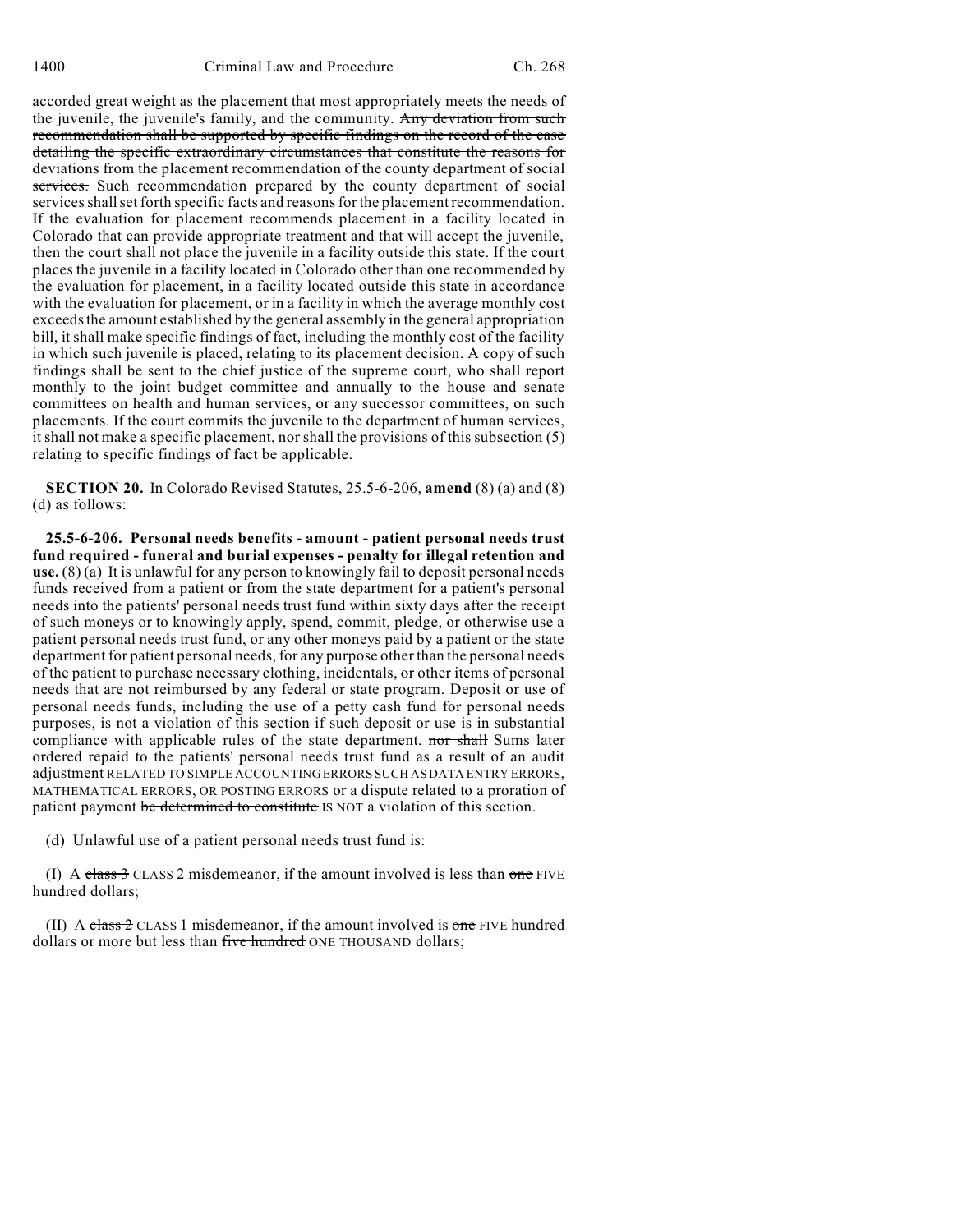(III) A class 4 felony, if the amount involved is five hundred ONE THOUSAND dollars or more but less than fifteen TWENTY thousand dollars;

 $(IV)$  A class 3 felony, if the amount involved is fifteen TWENTY thousand dollars or more.

**SECTION 21.** In Colorado Revised Statutes, 42-4-1307, **amend** (5) (a) (IV) and  $(6)$  (a) (IV) as follows:

**42-4-1307. Penalties for traffic offensesinvolving alcohol and drugs- repeal.** (5) **Second offenses.** (a) Except as otherwise provided in subsection (6) of this section, a person who is convicted of DUI, DUI per se, DWAI, or habitual user who, at the time of sentencing, has a prior conviction of DUI, DUI per se, DWAI, habitual user, vehicular homicide pursuant to section 18-3-106 (1) (b), C.R.S., vehicular assault pursuant to section 18-3-205 (1) (b), C.R.S., aggravated driving with a revoked license pursuant to section  $42-2-206$  (1) (b) (I) (A) or (1) (b) (I) (B), or driving while the person's driver's license was under restraint pursuant to section 42-2-138 (1) (d), shall be punished by:

(IV) A period of probation of at least two years, which period shall begin immediately upon the commencement of any part of the sentence that is imposed upon the person pursuant to this section, and a suspended sentence of imprisonment in the county jail for one year, as described in subsection (7) of this section; EXCEPT THAT THE COURT SHALL NOT SENTENCE THE DEFENDANT TO PROBATION IF THE DEFENDANT IS SENTENCED TO THE DEPARTMENT OF CORRECTIONS BUT SHALL STILL SENTENCE THE DEFENDANT TO THE PROVISIONS OF PARAGRAPH (b) OF SUBSECTION (7) OF THIS SECTION. THE DEFENDANT SHALL COMPLETE ALL COURT-ORDERED PROGRAMS PURSUANT TO PARAGRAPH (b) OF SUBSECTION (7) BEFORE THE COMPLETION OF HIS OR HER PERIOD OF PAROLE.

(6) **Third and subsequent offenses.** (a) A person who is convicted of DUI, DUI per se, DWAI, or habitual user who, at the time of sentencing, has two or more prior convictions of DUI, DUI per se, DWAI, habitual user, vehicular homicide pursuant to section 18-3-106 (1) (b), C.R.S., vehicular assault pursuant to section 18-3-205 (1) (b), C.R.S., aggravated driving with a revoked license pursuant to section 42-2-206 (1) (b) (I) (A) or (1) (b) (I) (B), or driving while the person's driver's license was under restraint pursuant to section 42-2-138 (1) (d) shall be punished by:

(IV) A period of probation of at least two years, which period shall begin immediately upon the commencement of any part of the sentence that is imposed upon the person pursuant to this section, and a suspended sentence of imprisonment in the county jail for one year, as described in subsection (7) of this section; EXCEPT THAT THE COURT SHALL NOT SENTENCE THE DEFENDANT TO PROBATION IF THE DEFENDANT IS SENTENCED TO THE DEPARTMENT OF CORRECTIONS, BUT SHALL STILL SENTENCE THE DEFENDANT TO THE PROVISIONS OF PARAGRAPH (b) OF SUBSECTION (7) OF THIS SECTION. THE DEFENDANT SHALL COMPLETE ALL COURT-ORDERED PROGRAMS PURSUANT TO PARAGRAPH (b) OF SUBSECTION (7) OF THIS SECTION BEFORE THE COMPLETION OF HIS OR HER PERIOD OF PAROLE.

**SECTION 22.** In Colorado Revised Statutes, 17-22.5-403.5, **amend** (3) (c) (II)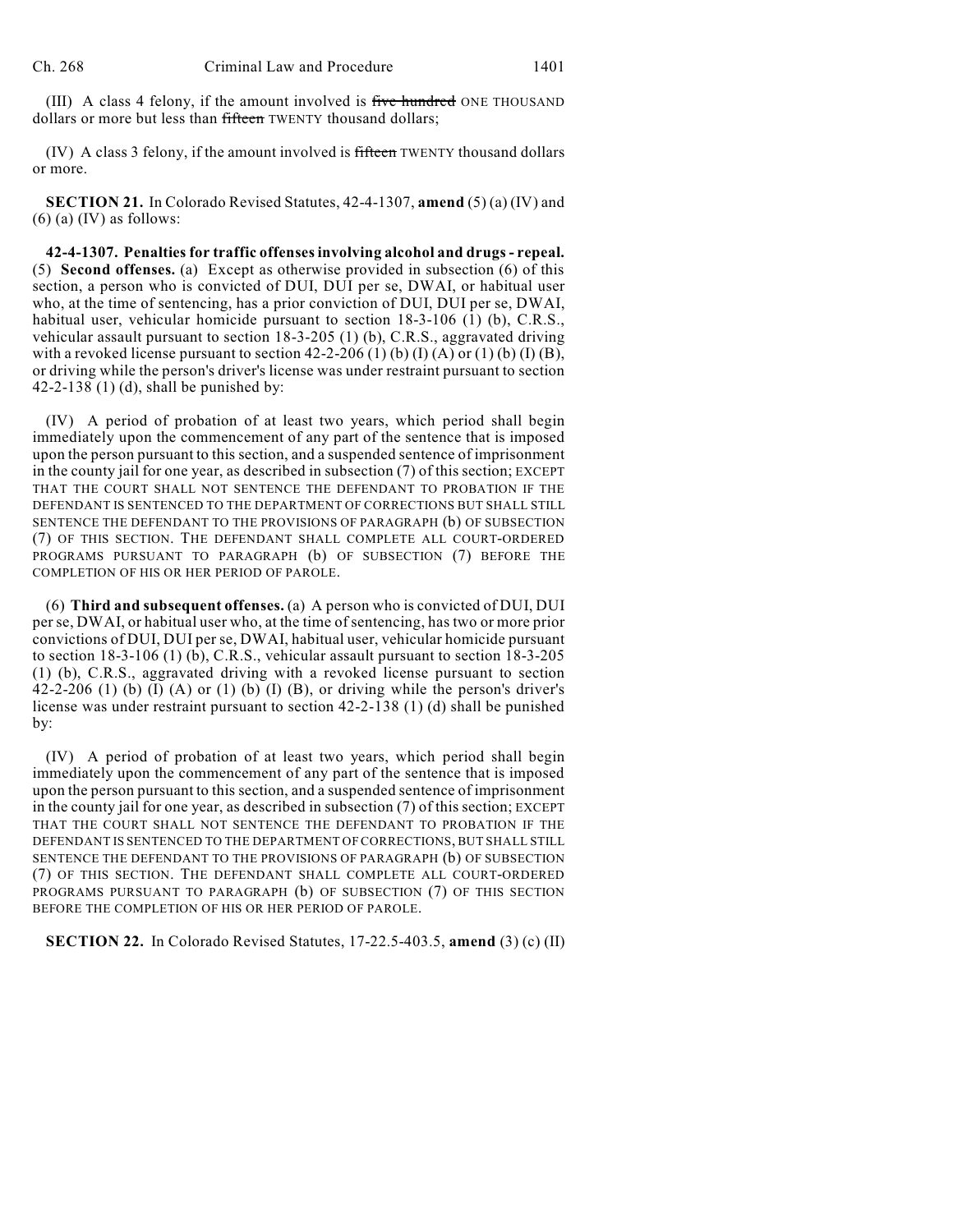as follows:

**17-22.5-403.5. Special needs parole.** (3) (c) (II) At the same time that the department completes the notification required by subparagraph (I) of this paragraph (c), the department shall notify the district attorney that prosecuted the offender if the offender is serving a sentence for a conviction of a crime of violence as described in section 18-1.3-406, C.R.S., or a sex offense as listed in section  $18-1.3-1004(4)$  16-22-102 (9) (j), (9) (k), (9) (l), (9) (n), (9) (o), (9) (p), (9) (q), (9) (r), OR (9) (s), C.R.S. A district attorney shall have thirty days after receiving notification to submit a response to the department. The department shall include any district attorney response in the referral to the state board of parole.

**SECTION 23.** In Colorado Revised Statutes, 18-1.3-1003, **amend** (4) asfollows:

**18-1.3-1003. Definitions.** As used in this part 10, unless the context otherwise requires:

(4) "Sex offender" means a person who is convicted of or pleads guilty or nolo contendere to a sex offense. "Sex offender" also means any person sentenced as a sex offender pursuant to section 18-1.3-1004 (4).

**SECTION 24.** In Colorado Revised Statutes, 18-1.3-1004, **amend** (5) (a) as follows:

**18-1.3-1004. Indeterminate sentence.** (5) (a) Any sex offender sentenced pursuant to subsection (1) or  $(4)$  of this section and convicted of one or more additional crimes arising out of the same incident as the sex offense shall be sentenced for the sex offense and such other crimes so that the sentences are served consecutively rather than concurrently.

**SECTION 25.** In Colorado Revised Statutes, 18-1.3-1005, **amend** (1) (c) as follows:

**18-1.3-1005. Parole - intensive supervision program.** (1) The departmentshall establish an intensive supervision parole program for sex offenders sentenced to incarceration and subsequently released on parole pursuant to this part 10. In addition, the parole board may require a person, as a condition of parole, to participate in the intensive supervision parole program established pursuant to this section if the person is convicted of:

(c) Any of the offenses specified in section  $18-1.3-1004(4)(b) 16-22-102(9)(i)$ , (9) (k), (9) (l), (9) (n), (9) (o), (9) (p), (9) (q), (9) (r), OR (9) (s), C.R.S.

**SECTION 26.** In Colorado Revised Statutes, 18-1.3-1007, **amend** (1) (a) (III) as follows:

**18-1.3-1007. Probation - intensive supervision program.** (1) (a) The judicial department shall establish an intensive supervision probation program for sex offenders sentenced to probation pursuant to this part 10. In addition, the courtshall require a person, as a condition of probation, to participate in the intensive supervision probation program established pursuant to this section if the person is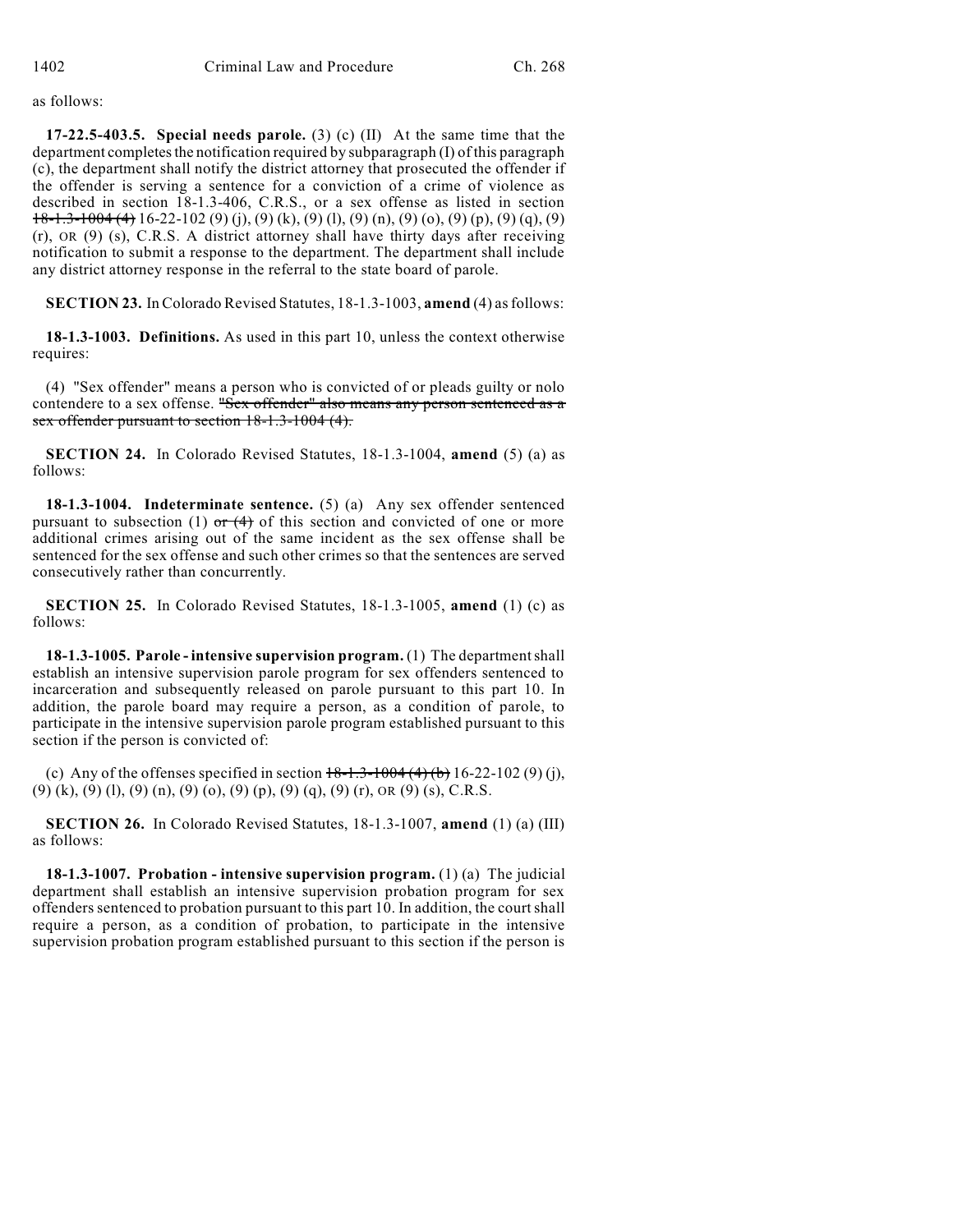convicted of one of the following offenses and sentenced to probation:

(III) Any of the offenses specified in section  $18-1.3-1004$  (4) (b) 16-22-102 (9)  $(j)$ ,  $(9)$   $(k)$ ,  $(9)$   $(l)$ ,  $(9)$   $(n)$ ,  $(9)$   $(o)$ ,  $(9)$   $(p)$ ,  $(9)$   $(q)$ ,  $(9)$   $(r)$ ,  $OR$   $(9)$   $(s)$ ,  $C.R.S.$ ;

**SECTION 27.** In Colorado Revised Statutes, 17-2-201, **amend** (3) (h.1) (I) as follows:

**17-2-201. State board of parole.** (3) The chairperson, in addition to other provisions of law, has the following powers and duties:

(h.1) To contract with qualified individuals to serve as release hearing officers:

(I) To conduct parole application hearings for inmates convicted of nonviolent CLASS 4, CLASS 5, OR CLASS 6 felonies who have been assessed to be low or very low risk LESS THAN HIGH RISK by the Colorado risk assessment scale developed pursuant to section  $17-22.5-404$  (2) (a), C.R.S., pursuant to rules adopted by the parole board; and

**SECTION 28.** In Colorado Revised Statutes, 16-11.3-103, **add** (2.7) as follows:

**16-11.3-103. Duties of the commission - mission - staffing - repeal.** (2.7) (a) USING EMPIRICAL ANALYSIS AND EVIDENCE-BASED DATA AND RESEARCH, THE COMMISSION SHALL CONSIDER THE DEVELOPMENT OF A COMPREHENSIVE DRUG SENTENCING SCHEME FOR ALL DRUG CRIMES DESCRIBED IN ARTICLE 18 OF TITLE 18, C.R.S. THE SENTENCING SCHEME SHALL CONSIDER:

(I) DEVELOPMENT OF A SENTENCING STRUCTURE THAT BETTER DIFFERENTIATES DRUG OFFENDERS WHO ARE PRIMARILY USERS AND ADDICTS FROM THOSE MORE SERIOUS OFFENDERS WHO ARE INVOLVED IN DRUG DISTRIBUTION, MANUFACTURING, OR TRAFFICKING;

(II) DEVELOPMENT OF RESOURCES THROUGH CHANGES IN THE CRIMINAL CODE THAT WILL ENHANCE INTERVENTION, SUPERVISION, AND TREATMENT IN THE COMMUNITY AND ENHANCE PUBLIC SAFETY BY ADDRESSING DRUG ABUSE AND ADDICTION AND BY DECREASING CRIME THROUGH DRUG ABUSE RECOVERY;

(III) METHODS BY WHICH OFFENDERS CAN GAIN ACCESS TO ASSESSMENT-BASED TREATMENT SERVICES THAT ARE BASED ON TREATMENT NEED REGARDLESS OF THE LEVEL OR CLASSIFICATION OF THE CRIME;

(IV) CREATION OF EQUIVALENT PENALTIES FOR CRIMES THAT POSE SIMILAR RISKS TO PUBLIC SAFETY;

(V) ENHANCEMENT OF PENALTIES WHEN BEHAVIORS CLEARLY PRESENT A PUBLIC SAFETY RISK;

(VI) DEVELOPMENT OF RESOURCES FOR ADDITIONAL PRE-FILLING DIVERSION PROGRAMS AROUND THE STATE FOR DRUG OFFENDERS;

(VII) USE OF DRUG COURTS AND HOW LEGISLATIVE CHANGES COULD SUPPORT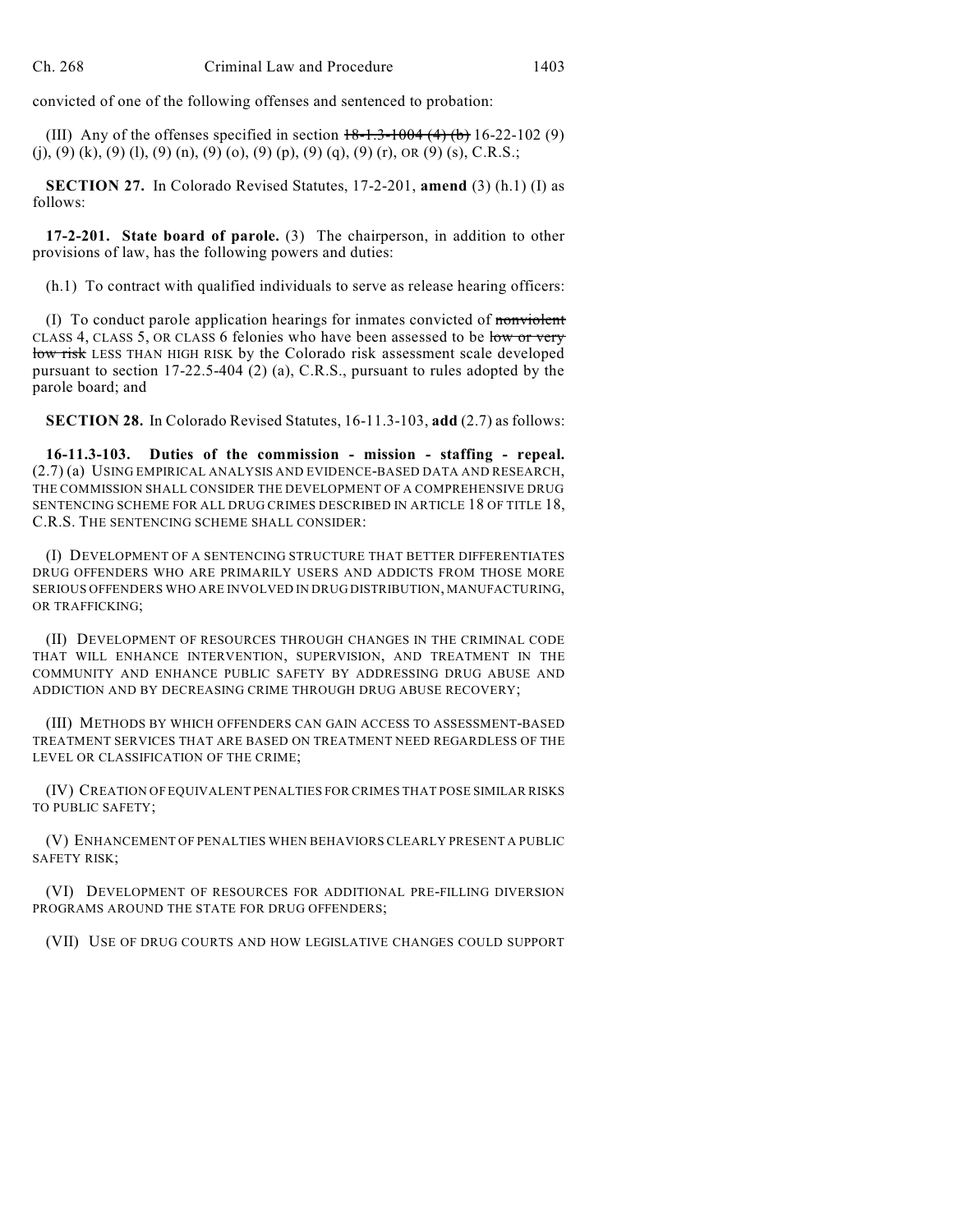MORE EFFECTIVE USE OF THOSE RESOURCES;

### (VIII) RELEVANT NEGATIVE IMPACTS RELATED TO CRIMINAL CONVICTIONS; AND

(IX) ANY OTHER ISSUES THAT THE COMMISSION DETERMINES TO BE IMPORTANT AND RELEVANT TO THE GOALS OF THE COMMISSION AND THE LEGISLATIVE INTENT OF HOUSE BILL 12-1310, ENACTED IN 2012.

(b) BY DECEMBER 15, 2012, THE COMMISSION SHALL PROVIDE TO THE JUDICIARY COMMITTEES OF THE HOUSE OF REPRESENTATIVES AND THE SENATE, OR THEIR SUCCESSOR COMMITTEES, A WRITTEN REPORT OF THE COMMISSION'S RECOMMENDATIONS FOR A COMPREHENSIVE DRUG SENTENCING SCHEME. IF THE COMMISSION IS UNABLE TO BRING FORTH ANY RECOMMENDATIONS FOR THE GENERAL ASSEMBLY TO CONSIDER, THE COMMISSION SHALL PROVIDE IN THE REPORT THE REASONS THE COMMISSION COULD NOT MAKE ANY RECOMMENDATIONS AND, IF POSSIBLE, DESCRIBE THE SPECIFIC AREAS OF DISAGREEMENT THAT PREVENTED THE COMMISSION FROM MAKING ANY RECOMMENDATIONS.

(c) THIS SUBSECTION (2.7) IS REPEALED, EFFECTIVE JULY 1, 2013.

**SECTION 29.** In Colorado Revised Statutes, 18-18-102, **amend** (5); and **add** (3.5) as follows:

**18-18-102. Definitions.** As used in this article:

(3.5) (a) "CATHINONES" MEANS ANY SYNTHETIC OR NATURAL MATERIAL CONTAINING ANY QUANTITY OF A CATHINONE CHEMICAL STRUCTURE, INCLUDING ANY ANALOGS, SALTS, ISOMERS, OR SALTS OF ISOMERS OF ANY SYNTHETIC OR NATURAL MATERIAL CONTAINING A CATHINONE CHEMICAL STRUCTURE, INCLUDING BUT NOT LIMITED TO THE FOLLOWING SUBSTANCES AND ANY ANALOGS, SALTS, ISOMERS, OR SALTS OF ISOMERS OF ANY OF THE FOLLOWING SUBSTANCES:

(I) ALPHA-PHTHALIMIDOPROPIOPHENONE;

(II) N, N-DIMETHYLCATHINONE (METAMFEPRAMONE);

- (III) N-ETHYLCATHINONE (ETHCATHINONE);
- (IV) ALPHA-PYRROLIDINOPROPIOPHENONE  $(\alpha$ -PPP);
- (V) 2-METHYLAMINO-1-PHENYLBUTAN-1-ONE (BUPHEDRONE);
- (VI) ALPHA-PYRROLIDINOBUTIOPHENONE (á-PBP);
- (VII) ALPHA-PYRROLIDINOVALEROPHENONE (á-PVP, PVP);
- (VIII) 4-METHYLMETHCATHINONE (4-MMC, MEPHEDRONE);
- (IX) 4'-METHYL-ALPHA-PYRROLIDINOPROPIOPHENONE (MPPP);
- (X) 4'-METHYL-ALPHA-PYRROLIDINOBUTIOPHENONE (MPBP);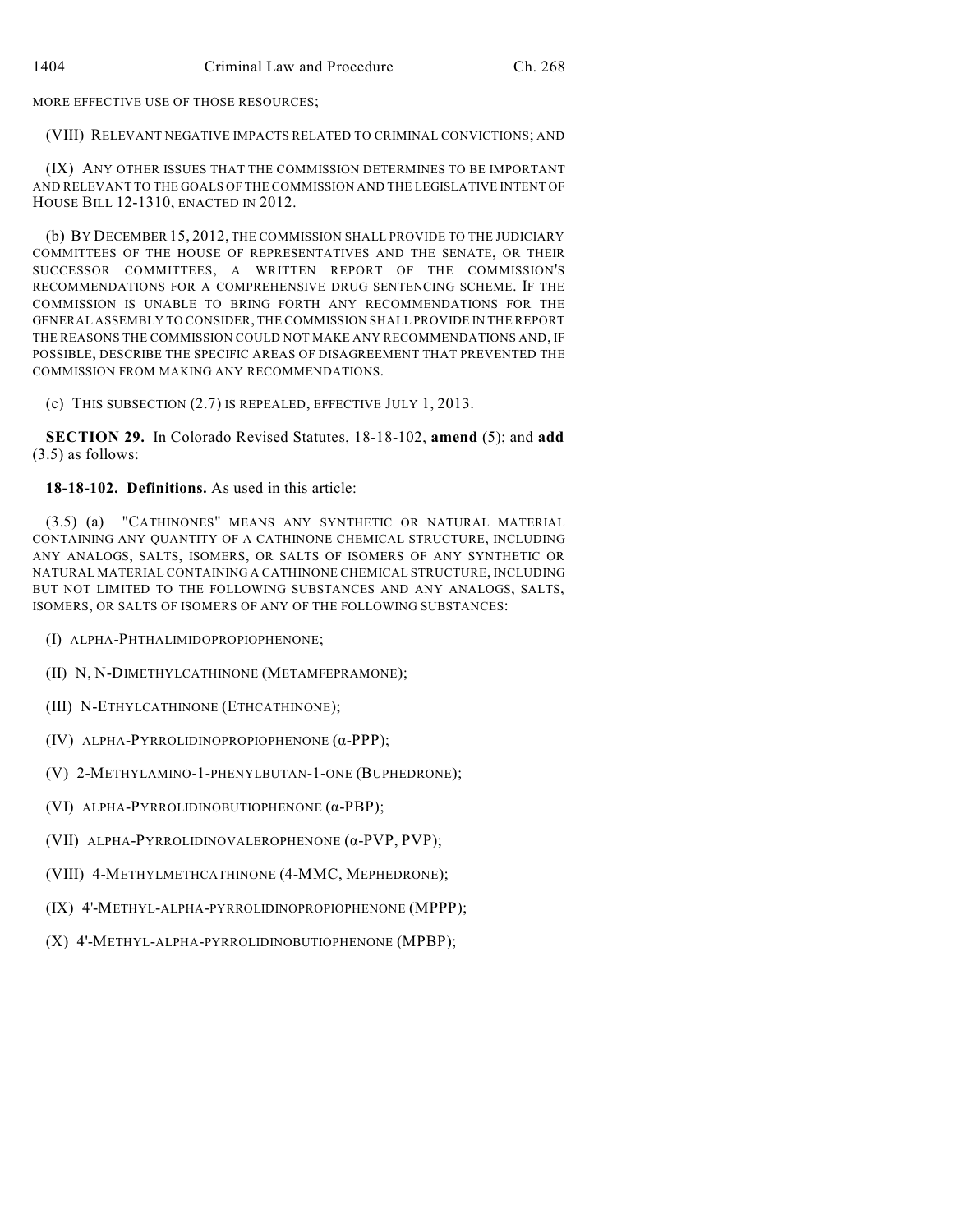(XI) 4'-METHYL-ALPHA-PYRROLIDINOHEXIOPHENONE (MPHP);

(XII) 4-METHOXYMETHCATHINONE (PMMC, METHEDRONE, BK-PMMA);

(XIII) 4'-METHOXY-ALPHA-PYRROLIDINOPROPIOPHENONE (MOPPP);

(XIV) FLUOROMETHCATHINONE (4-FMC, FLEPHEDRONE, 3-FMC);

(XV) 3,4-METHYLENEDIOXYMETHCATHINONE (METHYLONE, BK-MDMA);

(XVI) 3,4-METHYLENEDIOXYETHCATHINONE (ETHYLONE, BK-MDEA);

(XVII) 3',4'-METHYLENEDIOXY-ALPHA-PYRROLIDINOPROPIOPHENONE (MDPPP);

(XVIII) 2-METHYLAMINO-1-(3,4-METHYLENEDIOXYPHENYL)-1-BUTANONE (BUTYLONE, BK-MDBD);

(XIX) 3',4'-METHYLENEDIOXY-ALPHA-PYRROLIDINOBUTIOPHENONE (MDPBP);

(XX) 2-METHYLAMINO-1-(3,4-METHYLENEDIOXYPHENYL)-1-CPENTANONE (BK-MBDP);

(XXI) 3,4-METHYLENEDIOXYPYROVALERONE (MDPV);

(XXII) NAPHTHYLPYROVALERONE (NAPHYRONE);

(XXIII) 2-(METHYLAMINO)-1-PHENYL-1-PENTANONE PENTEDRONE); AND

(XXIV) N-METHYLETHCATHINONE (4-MEC).

(b) "CATHINONES" DOES NOT INCLUDE DIETHYLPROPRION OR BUPROPRION.

(c) AS USED IN THIS SUBSECTION (3.5), "ANALOG" MEANS ANY CHEMICAL THAT IS SUBSTANTIALLY SIMILAR IN CHEMICAL STRUCTURE TO THE CHEMICAL STRUCTURE OF ANY CATHINONES.

(5) "Controlled substance" means a drug, substance, or immediate precursor included in schedules I through V of part 2 of this article, including cocaine, marijuana, marijuana concentrate, A CATHINONE, any synthetic cannabinoid, and salvia divinorum.

**SECTION 30.** In Colorado Revised Statutes, **repeal** 18-18-203 (2) (e) (I).

**SECTION 31.** In Colorado Revised Statutes, **add** 18-18-406.7 and 18-18-406.8 as follows:

**18-18-406.7. Unlawful possession of cathinones.** (1) IT IS UNLAWFUL FOR ANY PERSON TO POSSESS ANY AMOUNT OF ANY CATHINONES.

(2) A PERSON WHO VIOLATES ANY PROVISION OF SUBSECTION (1) OF THIS SECTION COMMITS A CLASS 1 MISDEMEANOR.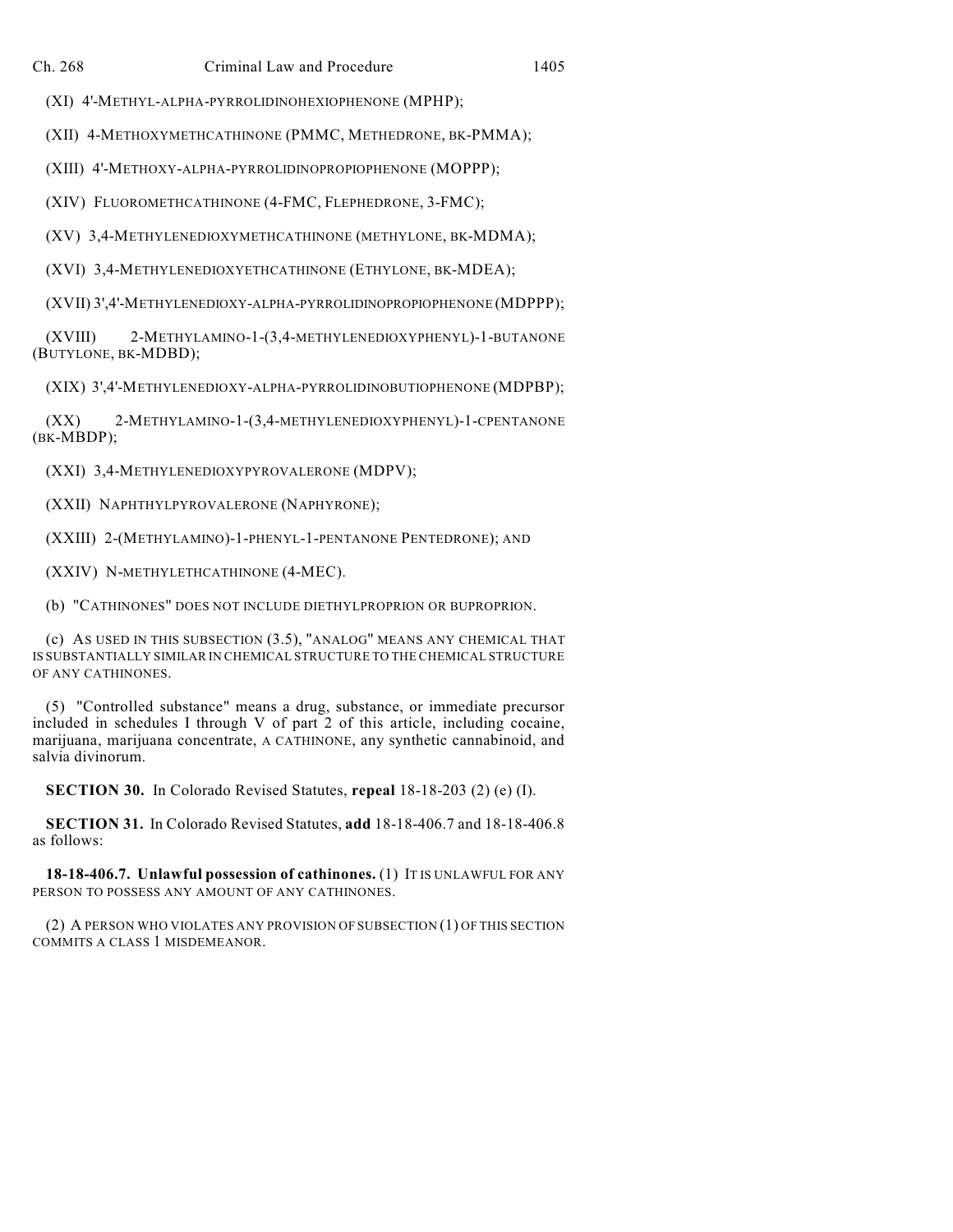**18-18-406.8. Unlawful distribution, manufacturing, dispensing, or sale of cathinones.** (1) IT IS UNLAWFUL FOR ANY PERSON TO KNOWINGLY:

(a) DISTRIBUTE, MANUFACTURE, DISPENSE, OR SELL, OR TO POSSESS WITH INTENT TO DISTRIBUTE, MANUFACTURE, DISPENSE, OR SELL, ANY AMOUNT OF ANY CATHINONES; OR

(b) INDUCE, ATTEMPT TO INDUCE, OR CONSPIRE WITH ONE OR MORE OTHER PERSONS TO DISTRIBUTE, MANUFACTURE, DISPENSE, OR SELL, OR POSSESS WITH INTENT TO DISTRIBUTE, MANUFACTURE, DISPENSE, OR SELL, ANY AMOUNT OF ANY **CATHINONES** 

(2) A PERSON WHO VIOLATES SUBSECTION (1) OF THIS SECTION COMMITS A CLASS 3 FELONY AND SHALL BE SENTENCED AS PROVIDED IN SECTION 18-1.3-401; EXCEPT THAT, UNLESS A GREATER SENTENCE IS PROVIDED UNDER ANY OTHER STATUTE, THE PERSON SHALL BE SENTENCED TO THE DEPARTMENT OF CORRECTIONS FOR A TERM OF AT LEAST THE MINIMUM, BUT NOT MORE THAN TWICE THE MAXIMUM, OF THE PRESUMPTIVE RANGE PROVIDED FOR THE OFFENSE IN SECTION 18-1.3-401 (1) (a) AS MODIFIED PURSUANT TO SECTION 18-1.3-401 (10), IF THE PERSON IS AT LEAST EIGHTEEN YEARS OF AGE AND:

(a) DISTRIBUTED, DISPENSED, OR SOLD; OR POSSESSED WITH INTENT TO DISTRIBUTE, DISPENSE, OR SELL; ANY AMOUNT OF ANY CATHINONES TO A MINOR UNDER EIGHTEEN YEARS OF AGE WHO IS AT LEAST TWO YEARS YOUNGER THAN SAID PERSON; OR

(b) INDUCED, ATTEMPTED TO INDUCE, OR CONSPIRED WITH ONE OR MORE OTHER PERSONS TO DISTRIBUTE, DISPENSE, OR SELL ANY AMOUNT OF ANY CATHINONES TO A MINOR UNDER EIGHTEEN YEARS OF AGE WHO IS AT LEAST TWO YEARS YOUNGER THAN SAID PERSON.

**SECTION 32.** In Colorado Revised Statutes, **add** 6-1-723 as follows:

**6-1-723. Cathinone bath salts - deceptive trade practice.** (1) IT IS UNLAWFUL FOR ANY PERSON OR ENTITY TO DISTRIBUTE, DISPENSE, MANUFACTURE, OR SELL TO A PURCHASER ANY PRODUCT THAT IS LABELED AS A BATH SALT OR ANY OTHER TRADEMARK IF THE PRODUCT CONTAINS ANY AMOUNT OF ANY CATHINONES, AS DEFINED IN SECTION 18-18-102 (3.5), C.R.S.

(2) A VIOLATION OF THIS SECTION SHALL BE DEEMED A DECEPTIVE TRADE PRACTICE AS PROVIDED IN SECTION 6-1-105 (1) (e), AND THE VIOLATOR SHALL BE SUBJECT TO A CIVIL PENALTY AS DESCRIBED IN SECTION 6-1-112 (1) (d) IN ADDITION TO ANY APPLICABLE CRIMINAL PENALTY.

**SECTION 33.** In Colorado Revised Statutes, 6-1-112, **add** (1) (d) as follows:

**6-1-112. Civil penalties.** (1) (d) ANY PERSON WHO VIOLATES OR CAUSES ANOTHER TO VIOLATE THE PROVISIONS OF SECTIONS 6-1-105 (1) (e) AND 6-1-723 BY DISTRIBUTING, DISPENSING, OR SELLING ANY PRODUCT THAT IS LABELED AS A "BATH SALT" OR ANY OTHER TRADEMARK IF THE PRODUCT CONTAINS ANY AMOUNT OF ANY CATHINONES, AS DEFINED IN SECTION 18-18-102 (3.5), C.R.S., SHALL FORFEIT AND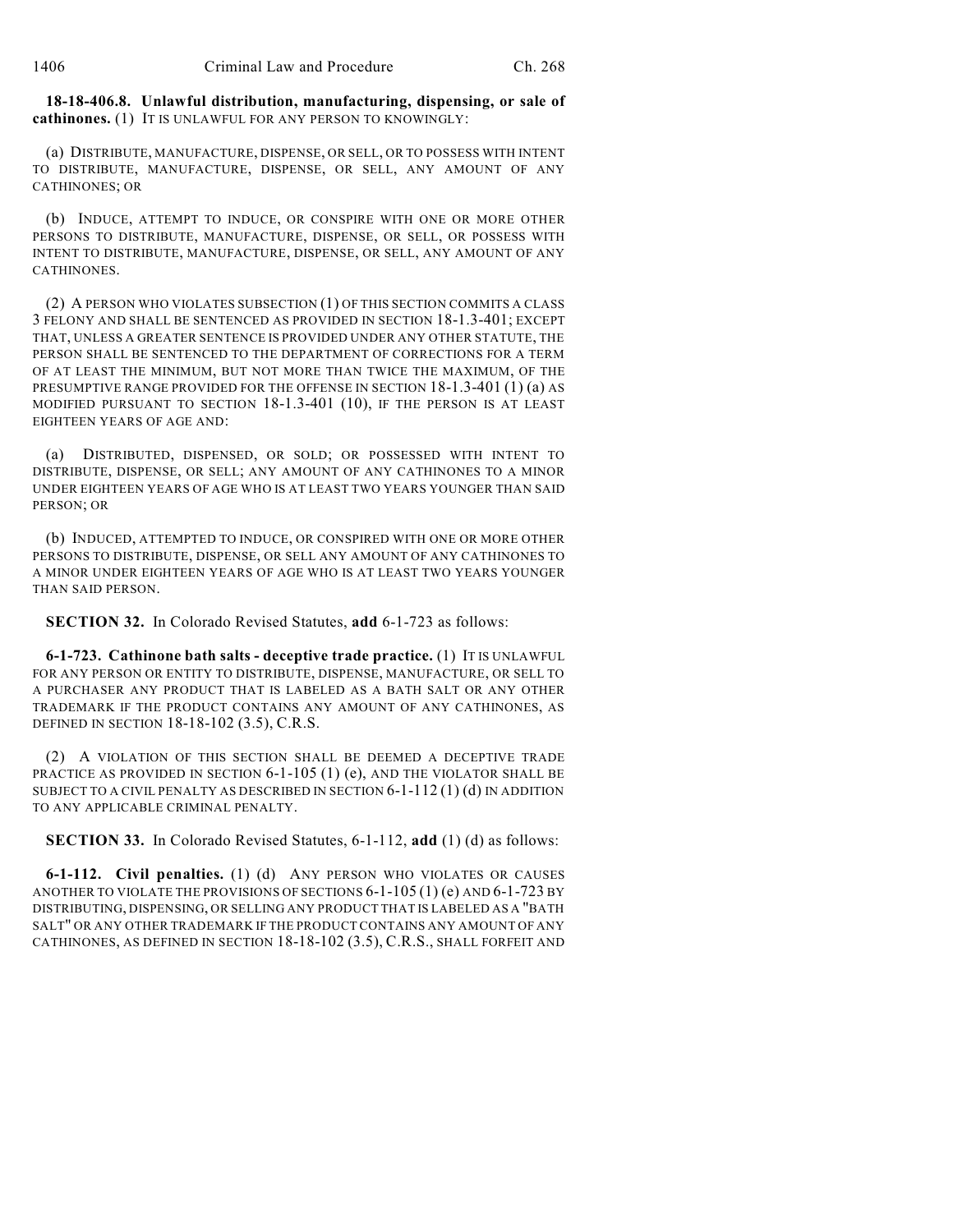PAY TO THE GENERAL FUND OF THE STATE A CIVIL PENALTY OF NOT LESS THAN TEN THOUSAND DOLLARS AND NOT MORE THAN FIVE HUNDRED THOUSAND DOLLARS FOR EACH SUCH VIOLATION; EXCEPT THAT THE PERSON SHALL FORFEIT AND PAY TO THE GENERAL FUND OF THE STATE A CIVIL PENALTY OF NOT LESS THAN TWENTY-FIVE THOUSAND DOLLARS AND NOT MORE THAN FIVE HUNDRED THOUSAND DOLLARS FOR EACH SUCH VIOLATION IF THE PERSON DISTRIBUTES, DISPENSES, OR SELLS THE PRODUCT TO A MINOR UNDER THE AGE OF EIGHTEEN AND THE PERSON IS AT LEAST EIGHTEEN YEARS OF AGE AND AT LEAST TWO YEARS OLDER THAN THE MINOR.

**SECTION 34. Exception to the requirements of section 2-2-703, Colorado Revised Statutes.** The general assembly hereby finds that section 18-18-406.8, Colorado Revised Statutes, which is added to statute in this act, will result in the minor fiscal impact of one additional offender being convicted and sentenced to the department of corrections during the five years following passage of this act. Because of the relative insignificance of this degree of fiscal impact, these amendments are an exception to the five-year appropriation requirements specified in section 2-2-703, Colorado Revised Statutes.

**SECTION 35.** In Colorado Revised Statutes, 18-19-103, **amend** (3) (d), (3.5) (b), (4) (a), (5), and (5.5); **add** (4) (a.5); and **repeal** (3.5) (a) as follows:

**18-19-103. Source of revenues - allocation of moneys - repeal.** (3) The clerk of the court shall disburse the surcharge required by subsection (1) of this section as follows:

(d) Ninety percent shall be disbursed to the state treasurer who shall credit the same to the drug offender surcharge fund CORRECTIONAL TREATMENT CASH FUND created pursuant to subsection (4) of this section.

(3.5) (a) Moneys appropriated by the general assembly pursuant to House Bill 10-1352, enacted in 2010, shall be deposited into the drug offender surcharge fund created pursuant to subsection (4) of this section. and shall be allocated pursuant to section  $16-11.5-102$  (3) (e), C.R.S.

(b) Each fiscal year, The general assembly shall appropriate to the drug offender surcharge fund CORRECTIONAL TREATMENT CASH FUND created pursuant to subsection (4) of this section the savings generated by AT LEAST SEVEN MILLION SIX HUNDRED FIFTY-SIX THOUSAND TWO HUNDRED DOLLARS IN FISCAL YEAR 2012-13 FROM THE GENERAL FUND, AT LEAST NINE MILLION FIVE HUNDRED THOUSAND DOLLARS IN FISCAL YEAR 2013-14 FROM THE GENERAL FUND, AND EACH YEAR THEREAFTER GENERATED FROM ESTIMATED SAVINGS FROM House Bill 10-1352, enacted in 2010. The appropriation shall be made after consideration of the division of criminal justice's annual report required pursuant to section  $24-33.5-503(1)(u)$ , C.R.S.

(4) (a) There is hereby created in the state treasury  $\alpha$  drug offender surcharge fund THE CORRECTIONAL TREATMENT CASH FUND, REFERRED TO IN THIS PARAGRAPH (a) AS THE "FUND", which shall consist of moneys received by the state treasurer pursuant to paragraph (d) of subsection (3) of this section and subsection (3.5) of this section, AND, IN ADDITION, EACH YEAR, THE GENERAL ASSEMBLY SHALL APPROPRIATE AT LEAST TWO MILLION TWO HUNDRED THOUSAND DOLLARS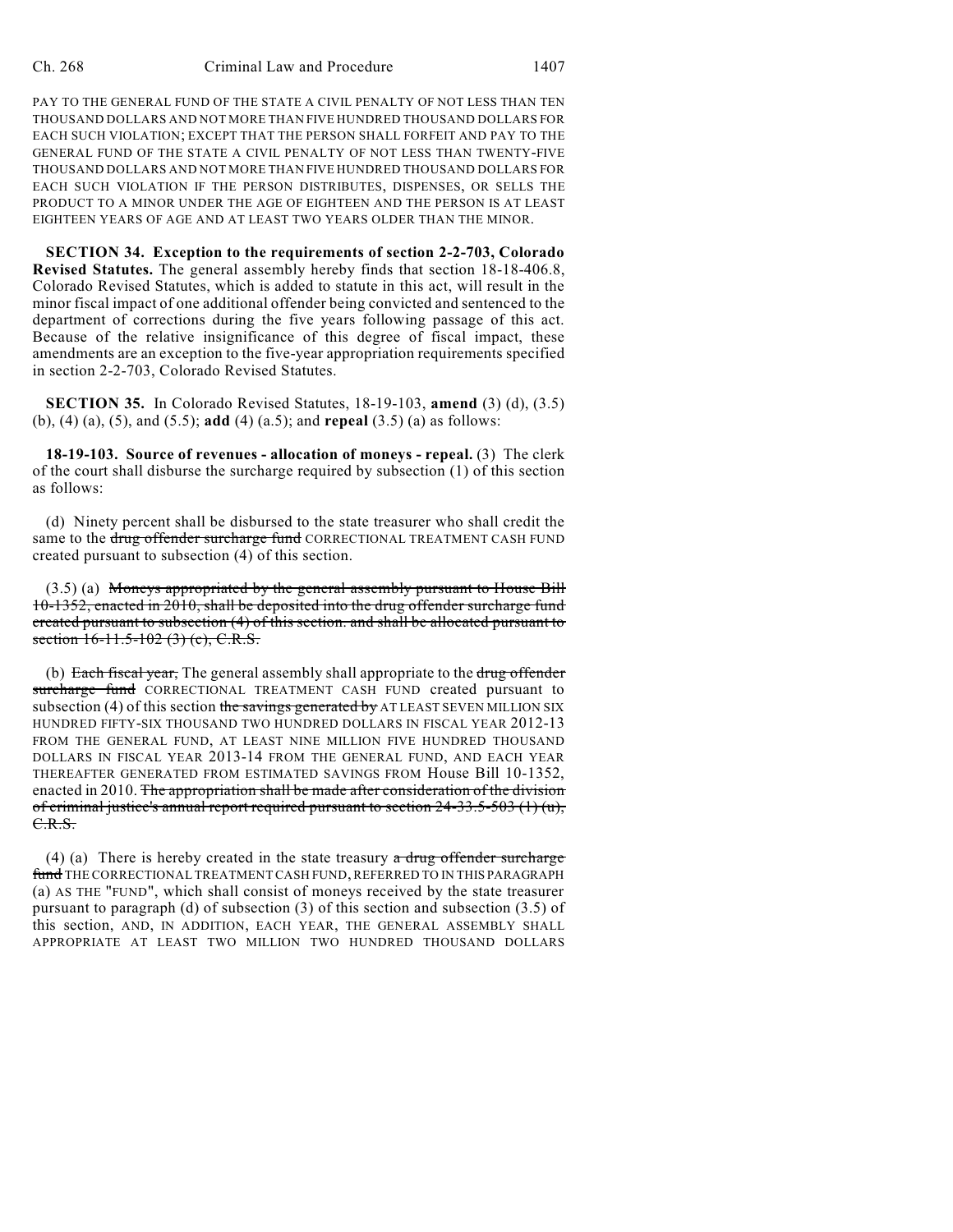GENERATED FROM ESTIMATED SAVINGS FROM THE ENACTMENT OF SENATE BILL 03-318, ENACTED IN 2003, TO THE FUND. THE MONEYS IN THE FUND SHALL BE USED FOR THE PURPOSES DESCRIBED IN PARAGRAPH (c) OF SUBSECTION (5) OF THIS SECTION. All interest derived from the deposit and investment of moneys in the fund shall be credited to the fund. Any moneys not appropriated by the general assembly shall remain in the drug offender surcharge fund and shall not be transferred or revert to the general fund of the state at the end of any fiscal year. All moneys in the fund shall be subject to annual appropriation by the general assembly to the judicial department, the department of corrections, the division of criminal justice of the department of public safety, and the department of human services, after consideration of the plan developed pursuant to section 16-11.5-102 (3), C.R.S., to cover the costs associated with substance abuse assessment, testing, education, and treatment.

(a.5) AFTER THE DRUG OFFENDER SURCHARGE FUND IS RENAMED THE CORRECTIONAL TREATMENT CASH FUND, ANY APPROPRIATION MADE BY THE GENERAL ASSEMBLY FROM THE DRUG OFFENDER SURCHARGE FUND FOR THE FISCAL YEAR COMMENCING ON JULY 1, 2011, IS FROM THE CORRECTIONAL TREATMENT CASH FUND CREATED IN PARAGRAPH (a) OF THIS SUBSECTION (4). THIS PARAGRAPH (a.5) IS REPEALED, EFFECTIVE JULY 1, 2012.

(5) The department of public safety shall award such moneys received by it pursuant to subsection (4) of this section as are designated in the plan developed pursuant to section 16-11.5-102 (3), C.R.S., and appropriated by the general assembly for such purpose (a) THE CORRECTIONAL TREATMENT BOARD, CREATED HEREIN AND REFERRED TO IN THIS SUBSECTION (5) AS THE "BOARD", SHALL PREPARE AN ANNUAL TREATMENT FUNDING PLAN THAT INCLUDES A FAIR AND REASONABLE ALLOCATION OF RESOURCES FOR PROGRAMS THROUGHOUT THE STATE. THE JUDICIAL DEPARTMENT SHALL INCLUDE THE ANNUAL TREATMENT FUNDING PLAN IN ITS ANNUAL PRESENTATION TO THE JOINT BUDGET COMMITTEE.

(b) THE BOARD CONSISTS OF:

(I) THE EXECUTIVE DIRECTOR OF THE DEPARTMENT OF CORRECTIONS OR HIS OR HER DESIGNEE;

(II) THE DIRECTOR OF THE DIVISION OF PROBATION SERVICES IN THE JUDICIAL DEPARTMENT OR HIS OR HER DESIGNEE;

(III) THE EXECUTIVE DIRECTOR OF THE DEPARTMENT OF PUBLIC SAFETY OR HIS OR HER DESIGNEE;

(IV) THE EXECUTIVE DIRECTOR OF THE DEPARTMENT OF HUMAN SERVICES OR HIS OR HER DESIGNEE. IF THE EXECUTIVE DIRECTOR APPOINTS A DESIGNEE, THE EXECUTIVE DIRECTOR IS ENCOURAGED TO SELECT SOMEONE WITH EXPERTISE IN ADDICTION COUNSELING AND SUBSTANCE ABUSE ISSUES;

(V) THE STATE PUBLIC DEFENDER OR HIS OR HER DESIGNEE;

(VI) THE PRESIDENT OF THE STATEWIDE ASSOCIATION REPRESENTING DISTRICT ATTORNEYS OR HIS OR HER DESIGNEE; AND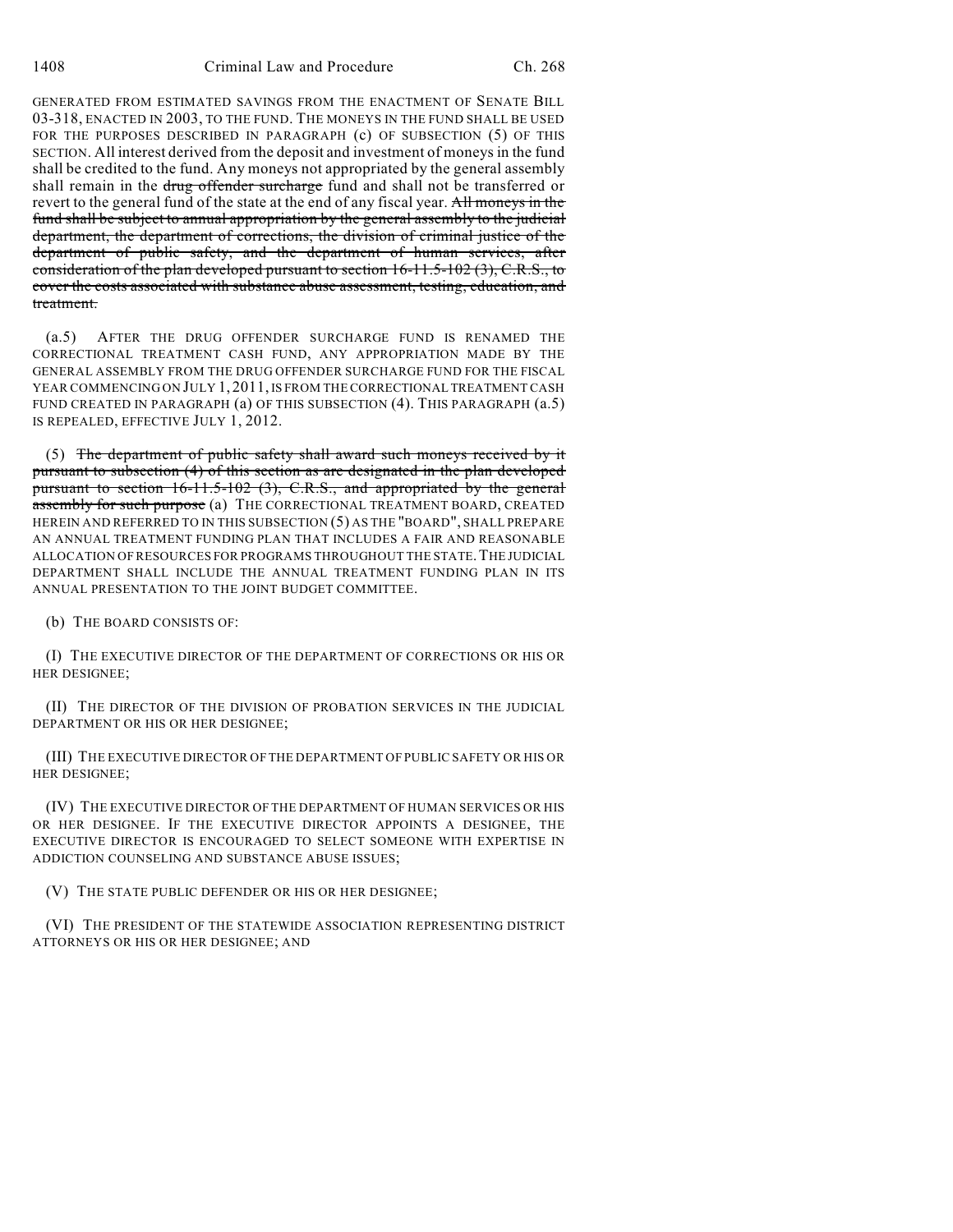(VII) THE PRESIDENT OF THE STATEWIDE ASSOCIATION REPRESENTING COUNTY SHERIFFS OR HIS OR HER DESIGNEE.

(c) THE BOARD MAY DIRECT THAT MONEYS IN THE CORRECTIONAL TREATMENT CASH FUND MAY BE USED FOR THE FOLLOWING PURPOSES:

(I) ALCOHOL AND DRUG SCREENING, ASSESSMENT, AND EVALUATION;

(II) ALCOHOL AND DRUG TESTING;

(III) SUBSTANCE ABUSE EDUCATION AND TRAINING;

(IV) AN ANNUAL STATEWIDE CONFERENCE REGARDING SUBSTANCE ABUSE TREATMENT;

(V) TREATMENT FOR ASSESSED SUBSTANCE ABUSE AND CO-OCCURRING DISORDERS;

(VI) RECOVERY SUPPORT SERVICES; AND

(VII) ADMINISTRATIVE SUPPORT TO THE CORRECTIONAL TREATMENT BOARD INCLUDING, BUT NOT LIMITED TO, FACILITATING AND COORDINATING DATA COLLECTION, CONDUCTING DATA ANALYSIS, DEVELOPING CONTRACTS, PREPARING REPORTS, SCHEDULING AND STAFFING BOARD AND SUBCOMMITTEE MEETINGS, AND ENGAGING IN BUDGET PLANNING AND ANALYSIS.

(d) MONEYS FROM THE CORRECTIONAL TREATMENT CASH FUND MAY BE USED TO SERVE THE FOLLOWING POPULATIONS:

(I) ADULTS AND JUVENILES SERVING A DIVERSION SENTENCE FOR A STATE OFFENSE;

(II) ADULTS AND JUVENILES SERVING A PROBATION SENTENCE FOR A STATE OFFENSE, INCLUDING DENVER COUNTY;

(III) ADULTS AND JUVENILES ON PAROLE;

(IV) OFFENDERS SENTENCED OR TRANSITIONED TO A COMMUNITY CORRECTIONS PROGRAM; AND

(V) OFFENDERS SERVING A SENTENCE IN A COUNTY JAIL, ON A WORK-RELEASE PROGRAM SUPERVISED BY THE COUNTY JAIL, OR RECEIVINGAFTER-CARE TREATMENT FOLLOWING RELEASE FROM JAIL IF THE OFFENDER PARTICIPATED IN A JAIL TREATMENT PROGRAM.

(e) BEFORE ADOPTING THE ANNUAL TREATMENT FUND PLAN, THE BOARD SHALL REVIEW THE INFORMATION SPECIFIED IN PARAGRAPH (f) OF THIS SUBSECTION (5) AND SHALL CONSIDER PROPOSALS FROM THE DRUG OFFENDER TREATMENT BOARDS CREATED IN SECTION 18-19-104 FOR FUNDING LOCAL ASSESSED TREATMENT NEEDS.

(f) THE BOARD SHALL DETERMINE THE SCOPE, METHOD, AND FREQUENCY OF THE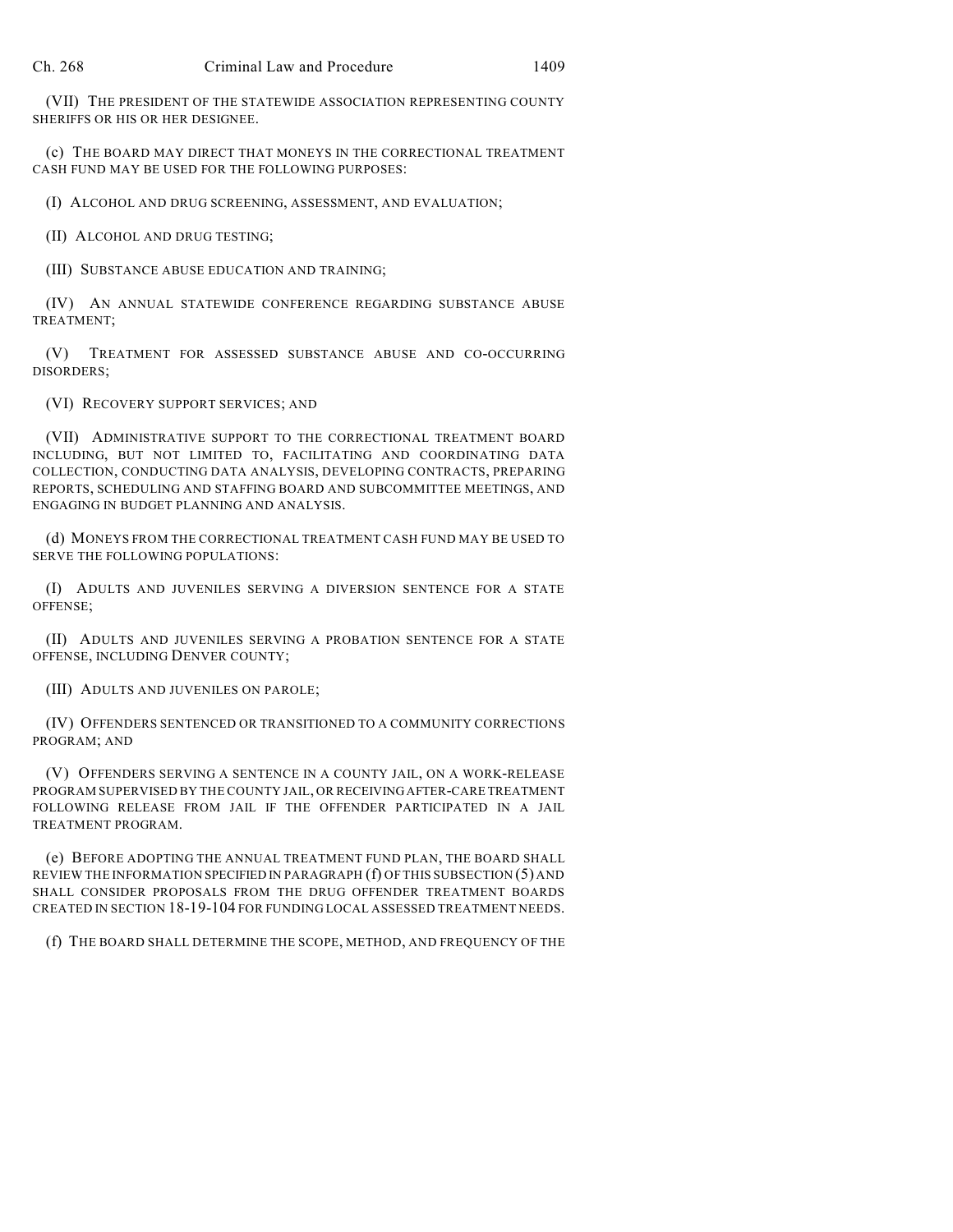1410 Criminal Law and Procedure Ch. 268

DATA COLLECTION AND THE PARTIES RESPONSIBLE FOR DATA COLLECTION, ANALYSIS, AND REPORTING. THE DATA SHALL BE ORGANIZED BY JUDICIAL DISTRICT AND SHALL INCLUDE, AT A MINIMUM, THE FOLLOWING FROM EACH TREATMENT PROGRAM:

(I) NAME AND LOCATION OF THE PROGRAM, INCLUDING THE COUNTY AND JUDICIAL DISTRICT;

(II) THE REFERRING CRIMINAL AGENCY;

(III) DEMOGRAPHIC INFORMATION INCLUDING GENDER AND ETHNICITY;

(IV) LEVEL OF TREATMENT DELIVERED;

(V) ACTUAL LENGTH OF TIME IN TREATMENT FOR EACH CLIENT;

(VI) DISCHARGE STATUS AND, IF THE STATUS IS NEGATIVE, THE REASON FOR THE NEGATIVE DISCHARGE; AND

(VII) ANY SPECIAL LICENSES HELD BY THE TREATMENT PROGRAM.

 $(5.5)$  (a) There is hereby created in the state treasury a drug offender treatment fund that shall consist of moneys appropriated thereto. In addition, the fund may accept gifts, grants, and donations. All interest derived from the deposit and investment of moneys in the fund shall be credited to the fund. Any moneys not appropriated by the general assembly shall remain in the drug offender treatment fund and shall not be transferred or revert to the general fund of the state at the end of any fiscal year. All moneys in the fund shall be subject to annual appropriation by the general assembly to the judicial department for allocation to the interagency task force on treatment for costs associated with community-based substance abuse treatment ON JULY 1, 2012, THE STATE TREASURER SHALL TRANSFER ALL UNENCUMBERED MONEYS THAT REMAIN IN THE DRUG OFFENDER TREATMENT FUND TO THE CORRECTIONAL TREATMENT CASH FUND CREATED IN SUBSECTION (4) OF THIS SECTION. THIS SUBSECTION (5.5) IS REPEALED, EFFECTIVE JULY 2, 2012.

(b) Notwithstanding any provision of paragraph (a) of this subsection (5.5) to the contrary, on April 20, 2009, the state treasurer shall deduct three hundred fifty thousand dollars from the fund and transfer such sum to the general fund.

(c) Notwithstanding any provision of paragraph (a) of this subsection (5.5) to the contrary, on June 30, 2011, the state treasurer shall deduct six hundred seventy-two thousand seven hundred twenty-five dollars from the drug offender treatment fund and transfer such sum to the general fund.

**SECTION 36.** In Colorado Revised Statutes, 18-19-104, **amend** (1) and (2) and **repeal** (4) as follows:

**18-19-104. Judicial district drug offender treatment boards.**(1) Each judicial district shall create a drug offender treatment board, WHOSE MEMBERSHIP IS KNOWLEDGEABLE ABOUT ADULT CRIMINAL AND JUVENILE JUSTICE MATTERS, consisting of: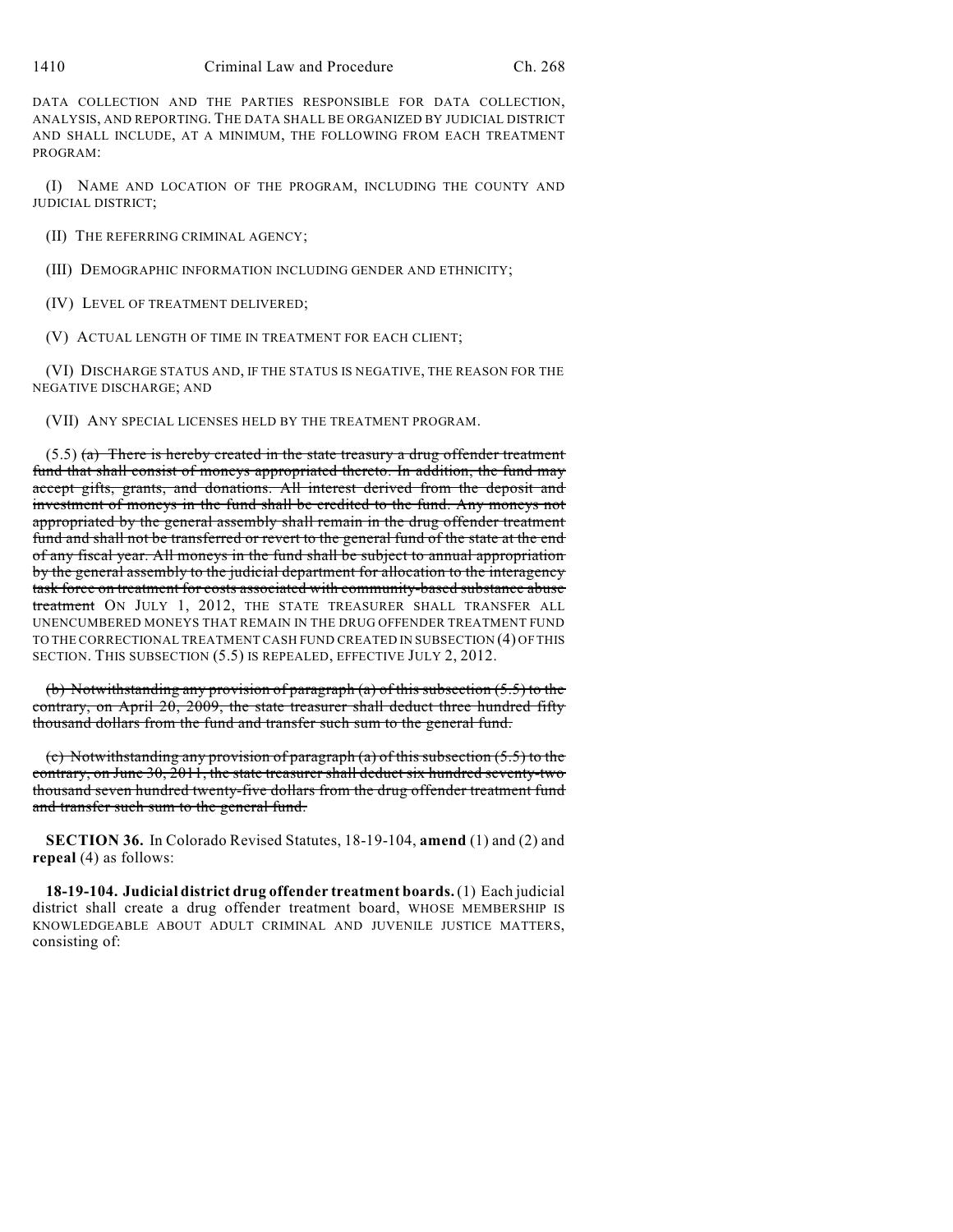(a) The district attorney serving the judicial district or his or her designee;

(b) The chief public defender serving the judicial district or his or her designee;

(c) THE CHAIR OF THE LOCAL COMMUNITY CORRECTIONS BOARD OR HIS OR HER DESIGNEE;

(d) A PAROLE OFFICER WORKING IN THE JUDICIAL DISTRICT CHOSEN BY THE DIRECTOR OF THE DEPARTMENT OF CORRECTIONS OR HIS OR HER DESIGNEE;

(e) A SHERIFF THAT SERVES THE JUDICIAL DISTRICT CHOSEN BY THE CHIEF JUDGE OF THE JUDICIAL DISTRICT;

(f) A REPRESENTATIVE OF A DRUG COURT OR SIMILAR PROBLEM-SOLVING COURT IF SUCH A COURT EXISTS IN THE JUDICIAL DISTRICT CHOSEN BY THE CHIEF JUDGE OF THE JUDICIAL DISTRICT;

(g) A PERSON WITH EXPERTISE IN JUVENILE MATTERS CHOSEN BY THECHIEF JUDGE OF THE JUDICIAL DISTRICT; and

(h) A probation officer working in the judicial district chosen by the chief judge of the judicial district.

(2) Each drug offender treatment board shall receive moneys from the state drug offender treatment board pursuant to section  $16-11.5-102(7)(a)$ , C.R.S., and shall distribute those moneys to drug treatment programs based in the judicial district. No program shall receive moneys from the drug offender treatment board without a majority vote of the board. The board shall give priority to drug court funding if the jurisdiction operates a drug court AND THE DRUG COURT OPERATES WITH BEST EVIDENCE-BASED OR PROMISING PRACTICES. EACH DRUG OFFENDER TREATMENT BOARD SHALL ANNUALLY MAKE RECOMMENDATIONS TO THE CORRECTIONAL TREATMENT BOARD FOR FUNDING LOCAL ASSESSED TREATMENT NEEDS.

(4) Each judicial district's drug offender treatment board shall submit a report to the interagency task force on treatment created in section  $16-11.5-102$  (4), C.R.S., and the judiciary committees of the senate and house of representatives detailing the amount and to whom the board distributed its funding in the previous year and the amount of funding received by the board from the interagency task force on treatment by January 31 of each year beginning the first year after the judicial district drug offender treatment boards receive funding.

**SECTION 37.** In Colorado Revised Statutes, 16-11.5-102, **repeal** (2), (3), (4), (5), (6), (7), and (8) as follows:

**16-11.5-102. Substance abuse assessment - standardized procedure.** (2) The procedures for assessment, treatment, and sanctions required to be developed by subsection (1) of this section shall be implemented only to the extent moneys are available in the drug offender surcharge fund created in section 18-19-103 (4), C.R.S., on July 1, 1992.

(3) (a) The executive directors of the department of corrections, department of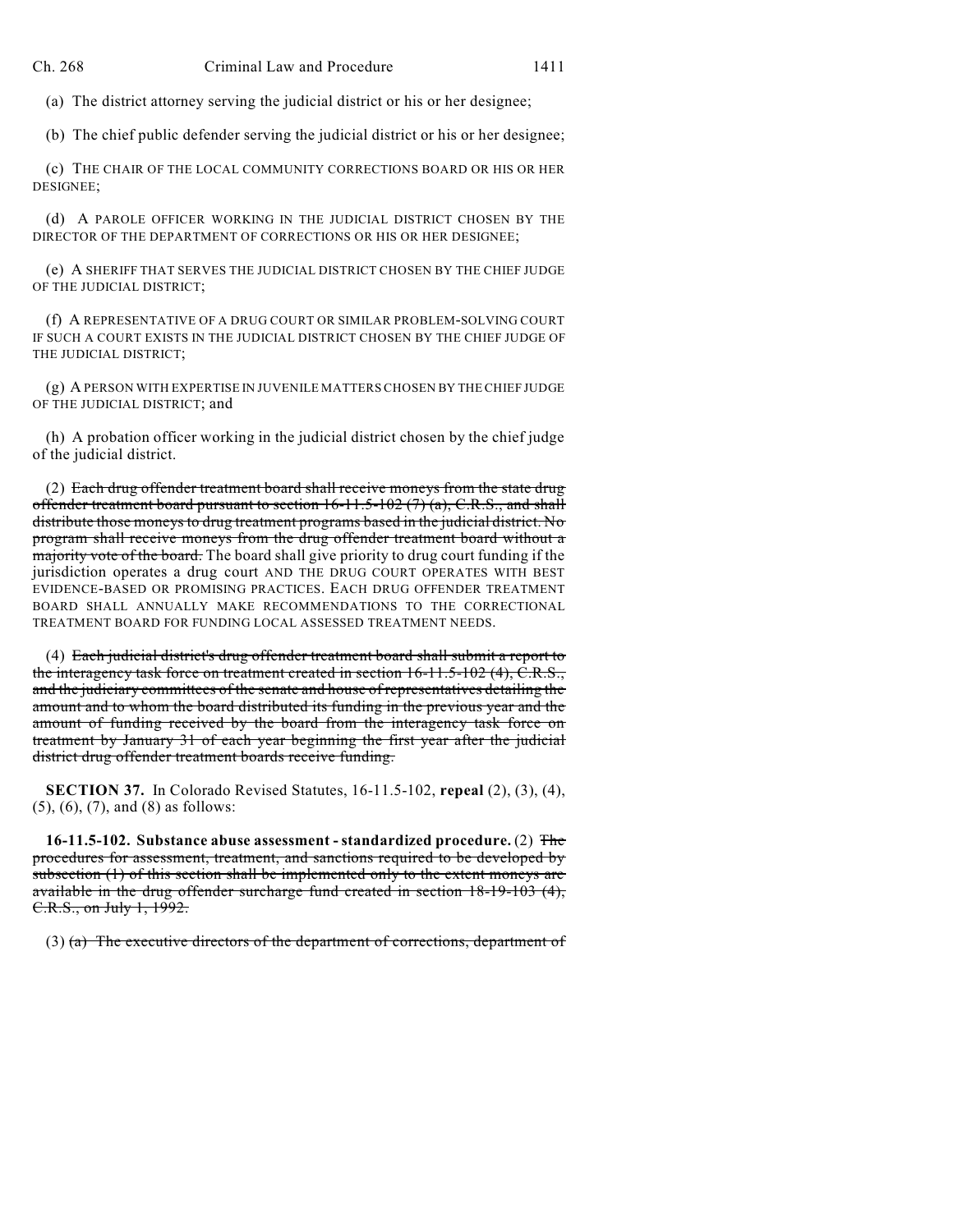public safety, department of human services, and the state court administrator shall appoint six members including the directors or designees of the division of adult parole, community corrections and youthful offender system in the department of corrections, division of criminal justice of the department of public safety, the unit in the department of human services that administers behavioral health programs and services, including those related to mental health and substance abuse, youth corrections within the department of human services, and the division of probation services in the judicial department who shall cooperate to develop a plan for the allocation of moneys deposited in the drug offender surcharge fund created pursuant to section 18-19-103 (4), C.R.S., among the judicial department, the department of corrections, the division of criminal justice of the department of public safety, and the department of human services. The plan developed pursuant to this subsection (3) shall be submitted to the general assembly with the judicial department's annual budget request.

#### (b) Repealed.

(c) (I) The moneys allocated to the drug offender surcharge fund pursuant to section  $18-19-103$  (3.5), C.R.S., shall only be used to cover the costs associated with the treatment of substance abuse or co-occurring disorders of adult offenders who are assessed to be in need of treatment and who are:

(A) On diversion;

(B) On probation;

(C) On parole;

(D) In community corrections; or

 $(E)$  In jail.

(II) The plan to allocate moneys deposited in the drug offender surcharge fund pursuant to section 18-19-103 (3.5), C.R.S., shall be developed pursuant to paragraph (a) of this subsection (3) and shall also include a representative designated by the Colorado district attorney's council, the state public defender, a representative from a statewide association representing county sheriffs, and a representative from a statewide association representing counties.

(4) There is hereby created the interagency task force on treatment that shall consist of the following members:

(a) The individuals referenced in paragraph (a) of subsection (3) of this section;

(b) Three elected district attorneys or their designees selected by the president of the Colorado district attorneys' council as follows:

(I) One from the third, sixth, tenth, twelfth, fifteenth, sixteenth, or twenty-second judicial district;

(II) One from the fifth, seventh, ninth, fourteenth, or twenty-first judicial district;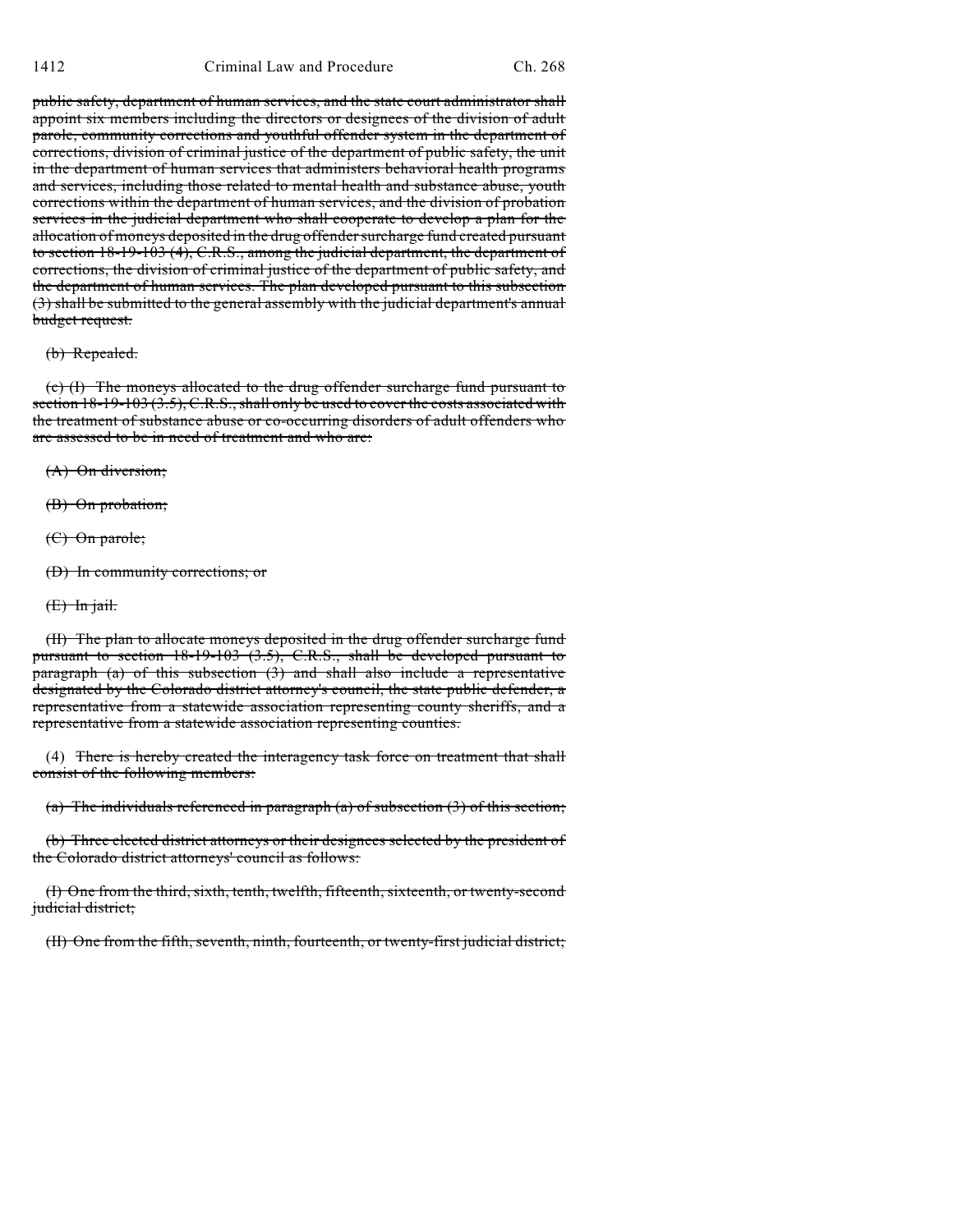(III) One from the first, second, fourth, eighth, eleventh, thirteenth, seventeenth, eighteenth, nineteenth, or twentieth judicial district; and

(c) The state public defender or his or her designee.

(5) The interagency task force on treatment shall elect a chairman and vice-chairman at the first meeting. The chairman shall call the meetings of the interagency task force on treatment and set the agenda for each meeting called.

(6) The interagency task force on treatment's authority shall be limited to those duties specified in subsections (7) and (8) of this section.

(7)  $(a)$  The interagency task force on treatment shall allocate at least eighty percent of the yearly drug offender treatment fund allocation to the judicial district drug offender treatment boards created pursuant to section 18-19-104, C.R.S. Such allocation shall be based upon a formula developed by the state drug offender treatment board. The interagency task force on treatmentshall develop an allocation formula for the allocation of the moneys from the drug offender treatment fund. The formula shall only be based upon a judicial district's population and the number of use and possession drug case filings in the judicial district. Each judicial district drug treatment board shall submit a plan, based upon the proposed allocation formula, to the interagency task force on treatment beginning September 1 of the first year funding is appropriated to the judicial department from the drug offender treatment fund and September 1 of each year thereafter to be included in the judicial department's annual budget request. The interagency task force on treatment shall not have the authority to reject the plan submitted from the local judicial drug treatment boards.

(b) The interagency task force on treatment may allocate up to twenty percent of the yearly drug offender treatment fund allocation to drug treatment programs that serve more than one judicial district. When allocating funds pursuant to this paragraph (b), the state drug offender treatment board is encouraged to fund and develop innovative and effective drug treatment programs.

(8) The interagency task force on treatment shall report to the judiciary committees of the house of representatives and senate on or before January 31, 2005, and January 31, 2007, regarding the anticipated savings generated by the enactment of Senate Bill 03-318, enacted at the first regular session of the sixty-fourth general assembly.

**SECTION 38.** In Colorado Revised Statutes, **repeal** 24-33.5-503 (1) (u).

**SECTION 39.** In Colorado Revised Statutes, 19-2-601, **amend** (6) (b) and (8); and  $\mathbf{add}(\mathbf{5})$  (a) (I) (D) and (10) as follows:

**19-2-601. Aggravated juvenile offender.** (5) (a) (I) Upon adjudication as an aggravated juvenile offender:

(D) WHEN THE PETITION ALLEGES THE OFFENSE OF MURDER IN THE FIRST DEGREE OR MURDER IN THE SECOND DEGREE, AND THE JUVENILE IS ADJUDICATED A DELINQUENT FOR EITHER MURDER IN THE FIRST DEGREE OR MURDER IN THE SECOND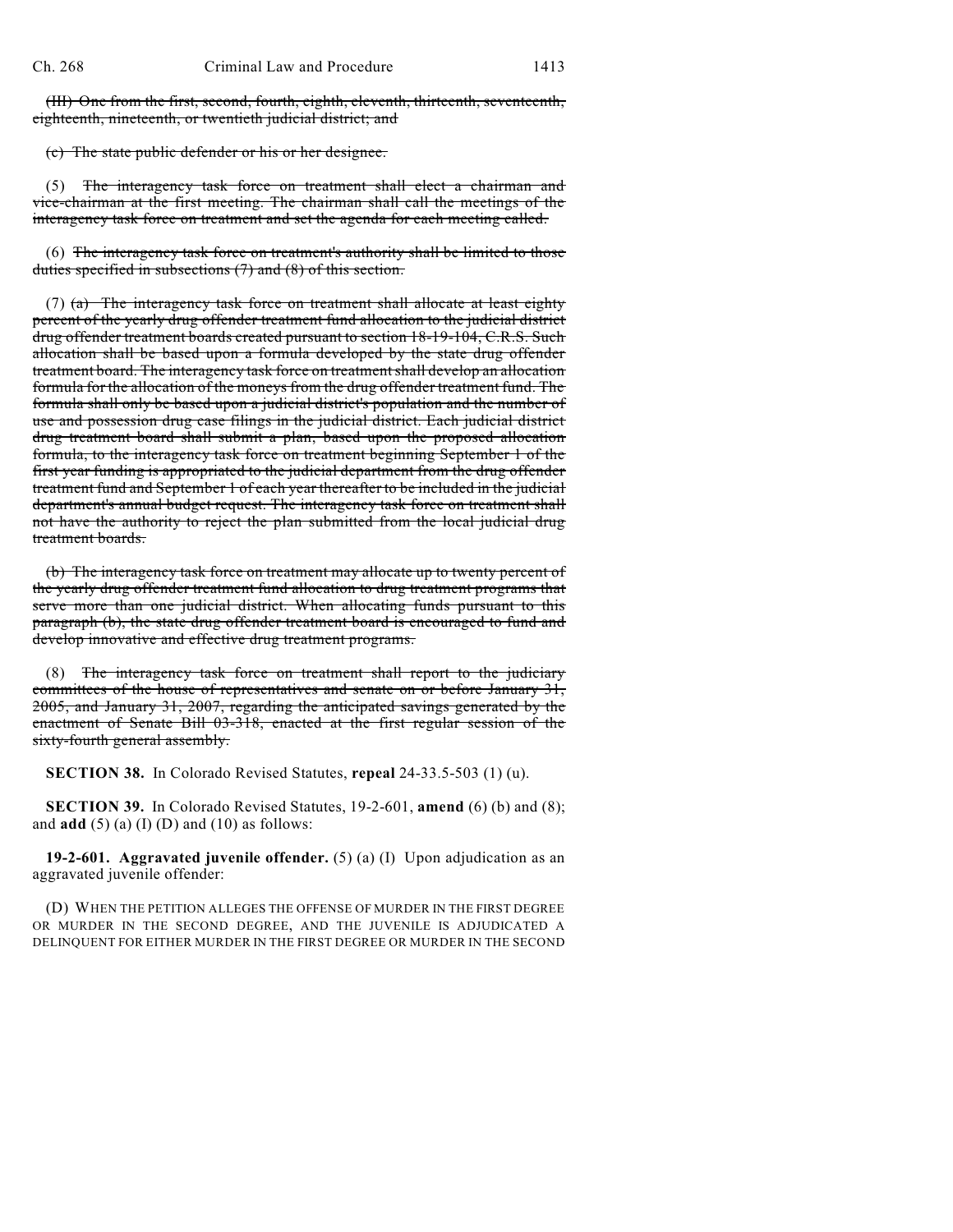DEGREE, THEN THE COURT MAY SENTENCE THE JUVENILE CONSECUTIVELY OR CONCURRENTLY FOR ANY CRIME OFVIOLENCE AS DESCRIBED IN SECTION 18-1.3-406, C.R.S., OR AGGRAVATED JUVENILE OFFENDER PETITION ARISING FROM THAT PETITION.

(6) (b) Parole supervision of a juvenile who has been transferred to the department of corrections shall be IS governed by the provisions for adult felony offenders in titles 16, and 17, AND 18, C.R.S., as if the juvenile had been sentenced as an adult felony offender; EXCEPT THAT, IF THE JUVENILE WAS ADJUDICATED AND SENTENCED FOR MURDER IN THE FIRST DEGREE, THEN THE JUVENILE SHALL SERVE A TEN-YEAR PERIOD OF MANDATORY PAROLE AFTER COMPLETION OF HIS OR HER SENTENCE.

(8) (a) (I) When a juvenile in the custody of the department of human services pursuant to this section reaches the age of twenty years and six months, the department of human services shall file a motion with the court of commitment regarding further jurisdiction of the juvenile. Upon the filing of such a motion, the court shall notify the interested parties, APPOINT COUNSEL FOR THE JUVENILE, and set the matter for a hearing. THE COURT SHALL, AS PART OF THIS HEARING, RECONSIDER THE LENGTH OF THE REMAINING SENTENCE AND CONSIDER THE FACTORS AS SET FORTH IN PARAGRAPH (c) OF THIS SUBSECTION (8) HEREIN.

(II) WHEN THE COURT NOTIFIES THE INTERESTED PARTIES, THE COURT SHALL ORDER THAT THE JUVENILE SUBMIT TO AND COOPERATE WITH A PSYCHOLOGICAL EVALUATION AND RISK ASSESSMENT BY A MENTAL HEALTH PROFESSIONAL TO DETERMINE WHETHER THE JUVENILE IS A DANGER EITHER TO HIMSELF OR HERSELF OR TO OTHERS. THE MENTAL HEALTH PROFESSIONAL SHALL PREPARE A WRITTEN REPORT AND SHALL PROVIDE A COPY OF THE REPORT TO THE COURT THAT ORDERED IT, THE PROSECUTING ATTORNEY, AND COUNSEL FOR THE JUVENILE AT LEAST FIFTEEN DAYS BEFORE THE HEARING.

(b) At the hearing upon the motion, the court may either transfer the custody of and jurisdiction over the juvenile to the department of corrections FOR PLACEMENT IN A CORRECTIONAL FACILITY, THE YOUTHFUL OFFENDER SYSTEM, OR A COMMUNITY CORRECTIONS PROGRAM; authorize early release of the juvenile pursuant to subsection (7) of this section; PLACE THE JUVENILE ON ADULT PAROLE FOR A PERIOD OF FIVE YEARS; or order that custody and jurisdiction over the juvenile shall remain with the department of human services; except that the custody of and jurisdiction over the juvenile by the department of human services shall terminate when the juvenile reaches twenty-one years of age.

(c) IN CONSIDERING WHETHER OR NOT TO TRANSFER THE CUSTODY OF AND JURISDICTION OVER THE JUVENILE TO THE DEPARTMENT OF CORRECTIONS, THE COURT SHALL CONSIDER ALL RELEVANT FACTORS INCLUDING, BUT NOT LIMITED TO, THE COURT-ORDERED PSYCHOLOGICAL EVALUATION AND RISK ASSESSMENT, THE NATURE OF THE CRIMES COMMITTED, THE PRIOR CRIMINAL HISTORY OF THE OFFENDER, THE MATURITY OF THE OFFENDER, THE OFFENDER'S BEHAVIOR IN CUSTODY, THE OFFENDER'S PROGRESS AND PARTICIPATION IN CLASSES, PROGRAMS, AND EDUCATIONAL IMPROVEMENT, THE IMPACT OF THE CRIMES ON THE VICTIMS, THE LIKELIHOOD OF REHABILITATION, THE PLACEMENT WHERE THE OFFENDER IS MOST LIKELY TO SUCCEED IN REINTEGRATING IN THE COMMUNITY, AND THE INTEREST OF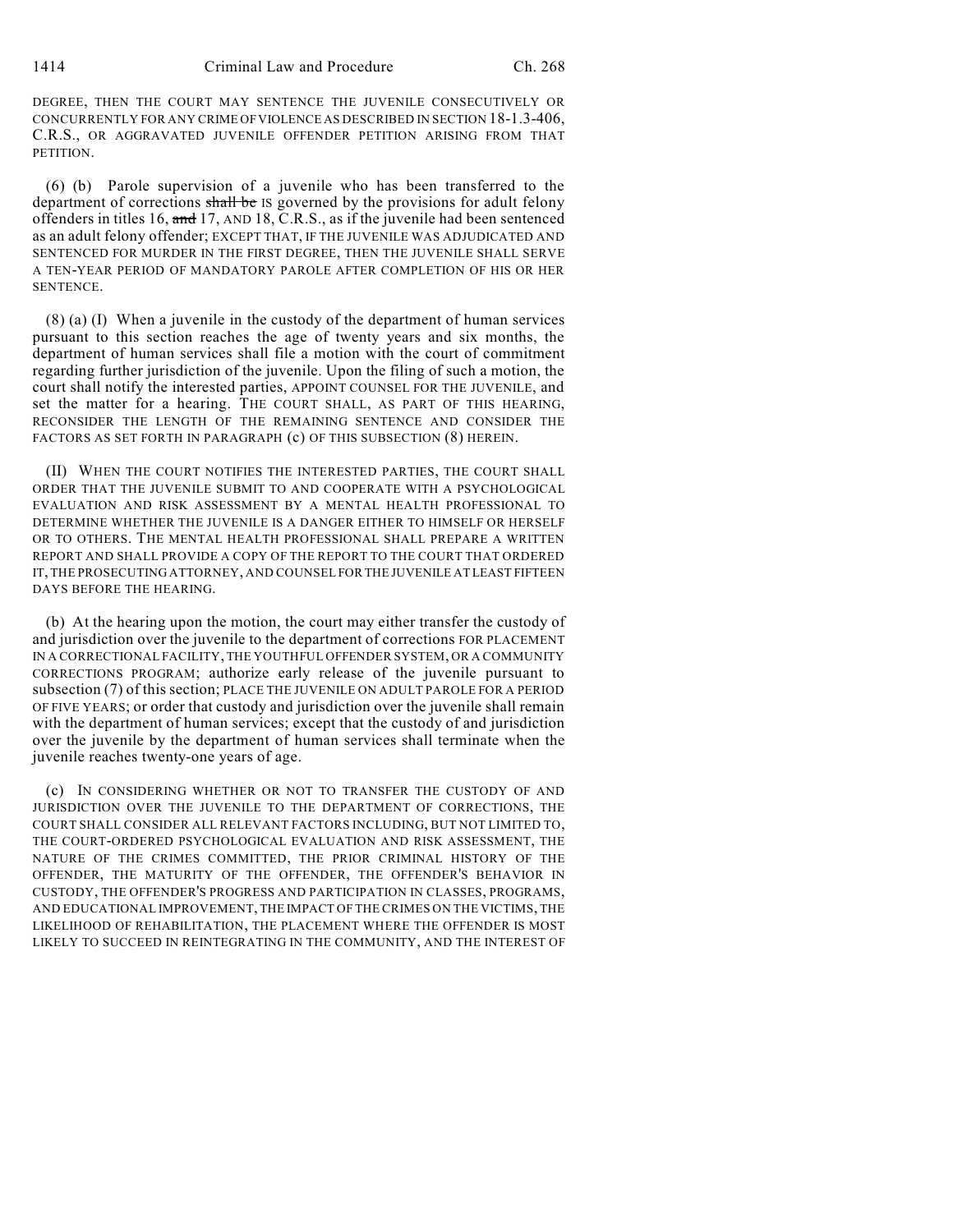THE COMMUNITY IN THE IMPOSITION OF PUNISHMENT COMMENSURATE WITH THE GRAVITY OF THE OFFENSE.

(10) "MENTAL HEALTH PROFESSIONAL" MEANS A PERSON WHO IS EMPLOYED BY THE DEPARTMENT OF HUMAN SERVICES OR IS EMPLOYED UNDER CONTRACT WITH THE DEPARTMENT OF HUMAN SERVICES AND IS:

(a) A LICENSED PHYSICIAN WITH THE APPROPRIATE TRAINING AND EXPERTISE IN PSYCHIATRY; OR

(b) A LICENSED PSYCHOLOGIST.

**SECTION 40. Appropriation - adjustments in 2012 long bill.** (1) For the implementation of this act, appropriations made in the annual general appropriation act to the department of corrections for the fiscal year beginning July 1, 2012, are adjusted as follows:

(a) The cash funds appropriation for inmate programs, drug and alcohol treatment subprogram, drug offender surcharge program, is decreased by \$995,127. Said sum is from the drug offender surcharge fund created in section 18-19-103 (4) (a), Colorado Revised Statutes.

(b) The cash funds appropriation for inmate programs, drug and alcohol treatment subprogram, contract services, is decreased by \$250,000. Said sum is from the drug offender surcharge fund created in section 18-19-103 (4) (a), Colorado Revised Statutes.

(c) The reappropriated funds appropriation for community services, parole subprogram, contract services, is decreased by \$1,757,100. Said sum is from moneys transferred from the judicial department.

(2) For the implementation of this act, appropriations made in the annual general appropriation act to the department of human services for the fiscal year beginning July 1, 2012, are adjusted as follows:

(a) The cash funds appropriation for mental health and alcohol and drug abuse services, alcohol and drug abuse division, treatment services, treatment and detoxification contracts, is decreased by \$887,300. Said sum is from the drug offender surcharge fund created in section 18-19-103 (4) (a), Colorado Revised Statutes.

(b) The cash funds appropriation for mental health and alcohol and drug abuse services, alcohol and drug abuse division, treatment services, short-term intensive residential remediation and treatment (STIRRT), is decreased by \$383,316. Said sum is from the drug offender surcharge fund created in section 18-19-103 (4) (a), Colorado Revised Statutes.

(c) The reappropriated funds appropriation for mental health and alcohol and drug abuse services, co-occurring behavioral health services, substance use disorder offender services (H.B. 10-1352), is decreased by \$1,819,900. Said sum is from moneys transferred from the judicial department.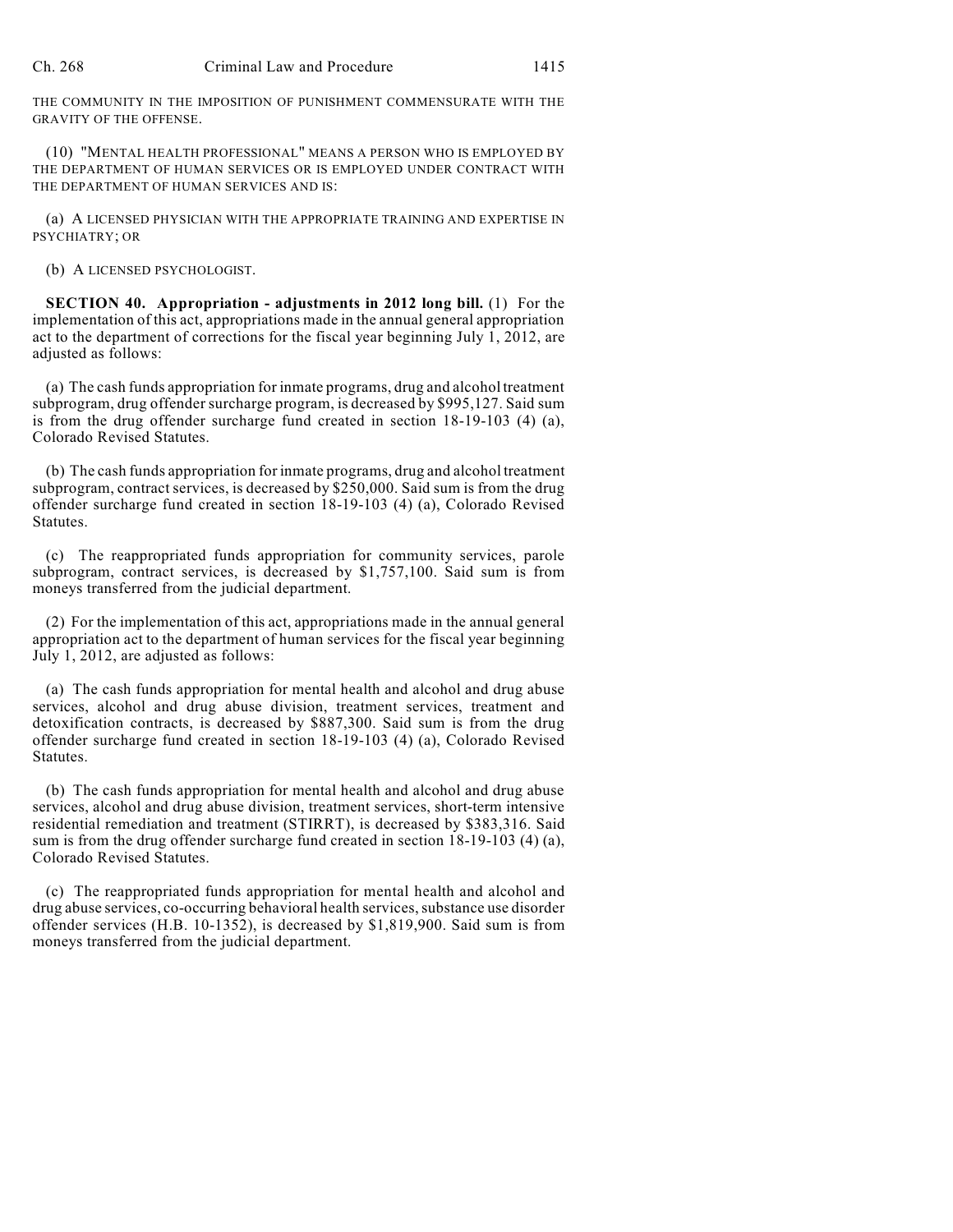1416 Criminal Law and Procedure Ch. 268

(3) For the implementation of this act, appropriations made in the annual general appropriation act to the judicial department for the fiscal year beginning July 1, 2012, are adjusted as follows:

(a) The cash funds appropriation for courts administration, central appropriations, for various centrally appropriated line items, is decreased by \$81,998. Said sum is from the drug offender surcharge fund created in section 18-19-103 (4) (a), Colorado Revised Statutes.

(b) The cash funds appropriation for probation and related services, probation programs, is decreased by \$702,114. Said sum is from the drug offender surcharge fund created in section 18-19-103 (4) (a), Colorado Revised Statutes.

(c) The cash funds appropriation for probation and related services, offender treatment and services, is decreased by \$1,010,006. Said sum is from the drug offender surcharge fund created in section 18-19-103 (4) (a), Colorado Revised Statutes.

(d) The reappropriated funds appropriation for probation and related services, offender treatment and services, is decreased by \$7,656,200. Said sum is from general fund moneys credited to the drug offender surcharge fund pursuant to section 18-19-103 (3.5), Colorado Revised Statutes.

(e) The general fund appropriation for probation and related services, S.B. 03-318 community treatment funding, is decreased by \$2,200,000.

(f) The general fund appropriation for probation and related services, H.B. 10-1352 appropriation to drug offender surcharge fund, is decreased by \$7,656,200.

(4) For the implementation of this act, appropriations made in the annual general appropriation act to the department of public safety for the fiscal year beginning July 1, 2012, are adjusted as follows:

The cash funds appropriation for the executive director's office, administration, for various centrally appropriated line items, is decreased by \$10,793. Said sum is from the drug offender surcharge fund created in section 18-19-103 (4) (a), Colorado Revised Statutes.

(b) The cash funds appropriation for the division of criminal justice, administration, DCJ administrative services, is decreased by \$84,803. Said sum is from the drug offender surcharge fund created in section 18-19-103 (4) (a), Colorado Revised Statutes.

(c) The general fund appropriation for the division of criminal justice, administration, DCJ administrative services, is decreased by \$37,964 and 0.5 FTE.

The cash funds appropriation for the division of criminal justice, administration, indirect cost assessment, is decreased by \$8,401. Said sum is from the drug offender surcharge fund created in section 18-19-103 (4) (a), Colorado Revised Statutes.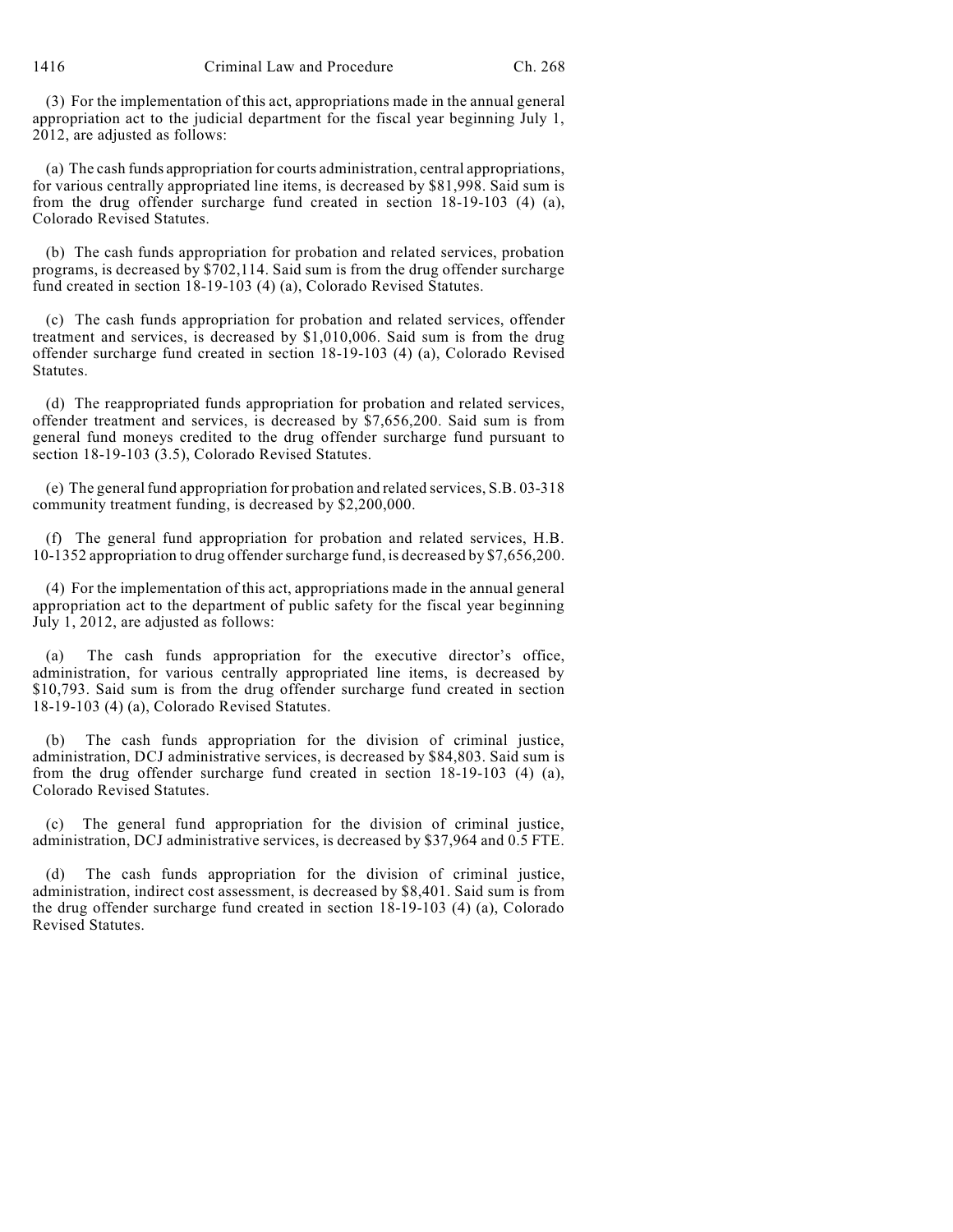(e) The cash funds appropriation for the division of criminal justice, community corrections, community corrections placement, is decreased by \$994,019. Said sum is from the drug offender surcharge fund created in section 18-19-103 (4) (a), Colorado Revised Statutes.

(f) The reappropriated funds appropriation for the division of criminal justice, community corrections, treatment for substance abuse and co-occurring disorders, is decreased by \$1,568,750. Said sum is from moneys transferred from the judicial department.

**SECTION 41. Appropriation.** (1) In addition to any other appropriation, there is hereby appropriated, to the department of corrections, for the fiscal year beginning July 1, 2012, the sum of \$3,002,227, or so much thereof as may be necessary, for services and activities authorized by sections 18-19-103 (5) (c) and (d), Colorado Revised Statutes. Said sum is from reappropriated funds transferred from the judicial department from the appropriations made in paragraphs  $(b)$  and  $(c)$ of subsection (3) of this section.

(2) In addition to any other appropriation, there is hereby appropriated, to the department of human services, for the fiscal year beginning July 1, 2012, the sum of \$3,090,516, or so much thereof as may be necessary, for allocation to the mental health and alcohol and drug abuse services section for services and activities authorized by sections 18-19-103 (5) (c) and (d), Colorado Revised Statutes. Said sum is from reappropriated funds transferred from the judicial department from the appropriations made in paragraphs (b) and (c) of subsection (3) of this section.

(3) In addition to any other appropriation, there is hereby appropriated, to the judicial department, for the fiscal year beginning July 1, 2012, the sum of \$25,120,277, or so much thereof as may be necessary, to be allocated for implementation of this act as follows:

(a) \$90,128 reappropriated funds and 1.0 FTE for courts administration, administration and technology, general courts administration, for personal services; said sum is from general fund moneys credited to the correctional treatment cash fund through the appropriation made in paragraph (d) of subsection (3) of this section;

(b) \$950 reappropriated funds for courts administration, administration and technology, general courts administration, for operating expenses; said sum is from general fund moneys credited to the correctional treatment cash fund through the appropriation made in paragraph (d) of subsection (3) of this section;

(c) \$4,703 reappropriated funds for courts administration, centrally administered programs, courthouse capital/infrastructure maintenance, for capital outlay expenses; said sum is from general fund moneys credited to the correctional treatment cash fund through the appropriation made in paragraph (d) of subsection (3) of this section;

(d) \$9,856,200 general fund for probation and related services, to be credited to the correctional treatment cash fund pursuant to sections 18-19-103 (3.5) (b) and 18-19-103 (4) (a), Colorado Revised Statutes;